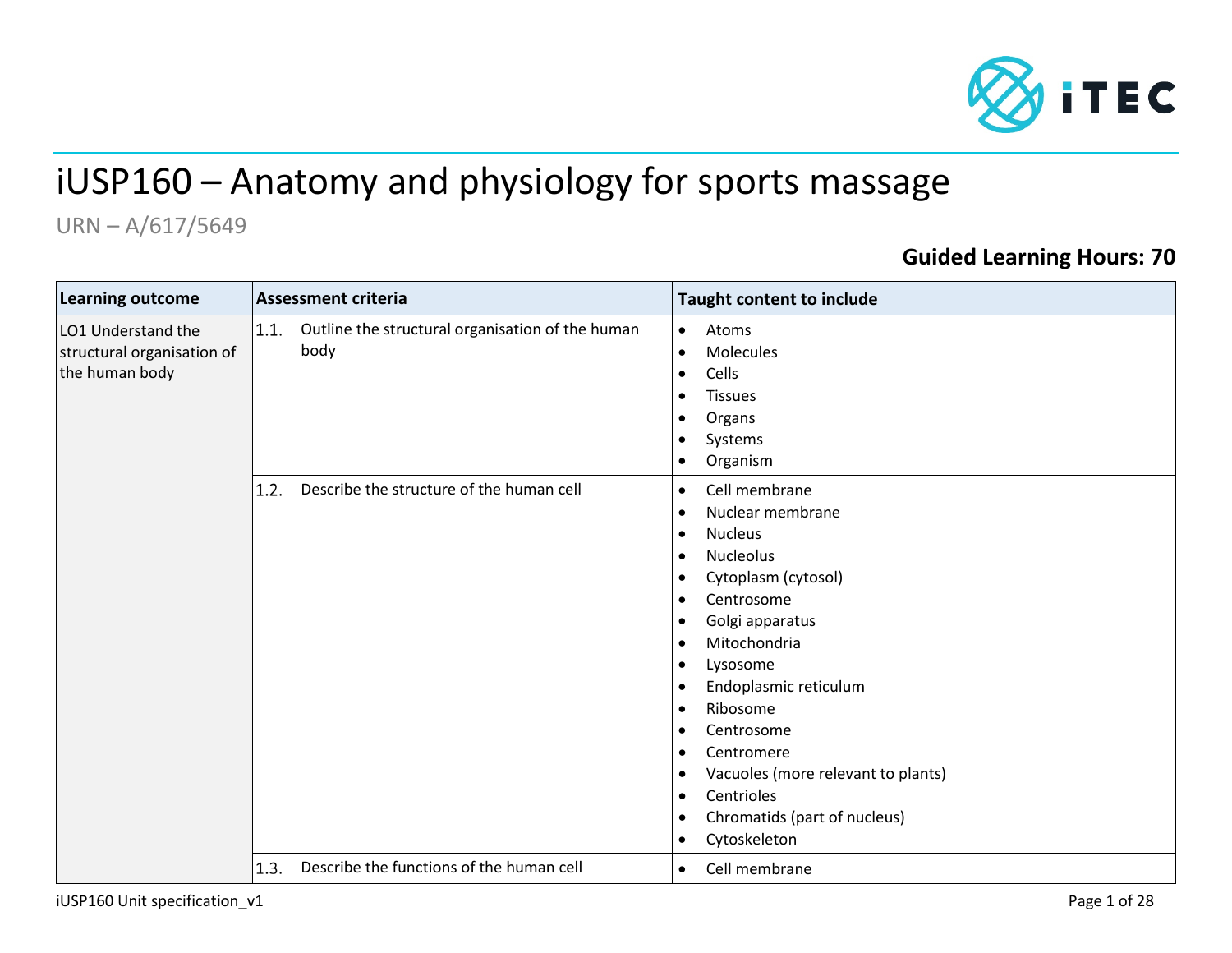|                                                      | Regulates passage of substances in and out of cell<br>Cytosol<br>$\bullet$<br>Medium for metabolic reactions<br>Cytoskeleton<br>$\bullet$<br>Directs movement within cell<br>Nucleus/nucleolus<br>$\bullet$<br>Genetic material; controls cellular activity<br>$\blacksquare$<br>Ribosome<br>$\bullet$<br>Protein synthesis in association with rough endoplasmic<br>reticulum<br>Smooth endoplasmic reticulum<br>$\bullet$<br>Inactivation of toxic chemicals<br>۰<br>Golgi apparatus<br>$\bullet$<br>Sorts, packages proteins and lipids<br>$\blacksquare$<br>Lysosomes<br>$\bullet$<br>Breaks down molecules in cell<br>٠<br>Mitochondria<br>$\bullet$<br><b>Generation of ATP</b><br>۰.<br>Centrosome/centrioles<br>$\bullet$<br>Formation of flagella and cilia<br>$\overline{\phantom{a}}$ |
|------------------------------------------------------|--------------------------------------------------------------------------------------------------------------------------------------------------------------------------------------------------------------------------------------------------------------------------------------------------------------------------------------------------------------------------------------------------------------------------------------------------------------------------------------------------------------------------------------------------------------------------------------------------------------------------------------------------------------------------------------------------------------------------------------------------------------------------------------------------|
| Describe the different types of human tissue<br>1.4. | Epithelial tissue<br>$\bullet$<br>Simple<br>Squamous<br>Cuboidal<br>Ciliated<br>Columnar<br>٠<br>Compound<br>Transitional<br>■<br>Stratified<br>Nervous tissue<br>$\bullet$<br>Muscular tissue<br>$\bullet$<br>Skeletal<br>$\sim$<br>Smooth<br>Cardiac<br>Connective tissue<br>$\bullet$<br>Areolar<br>$\blacksquare$<br>Adipose<br>Cartilage (white fibrous, yellow elastic, hyaline)                                                                                                                                                                                                                                                                                                                                                                                                           |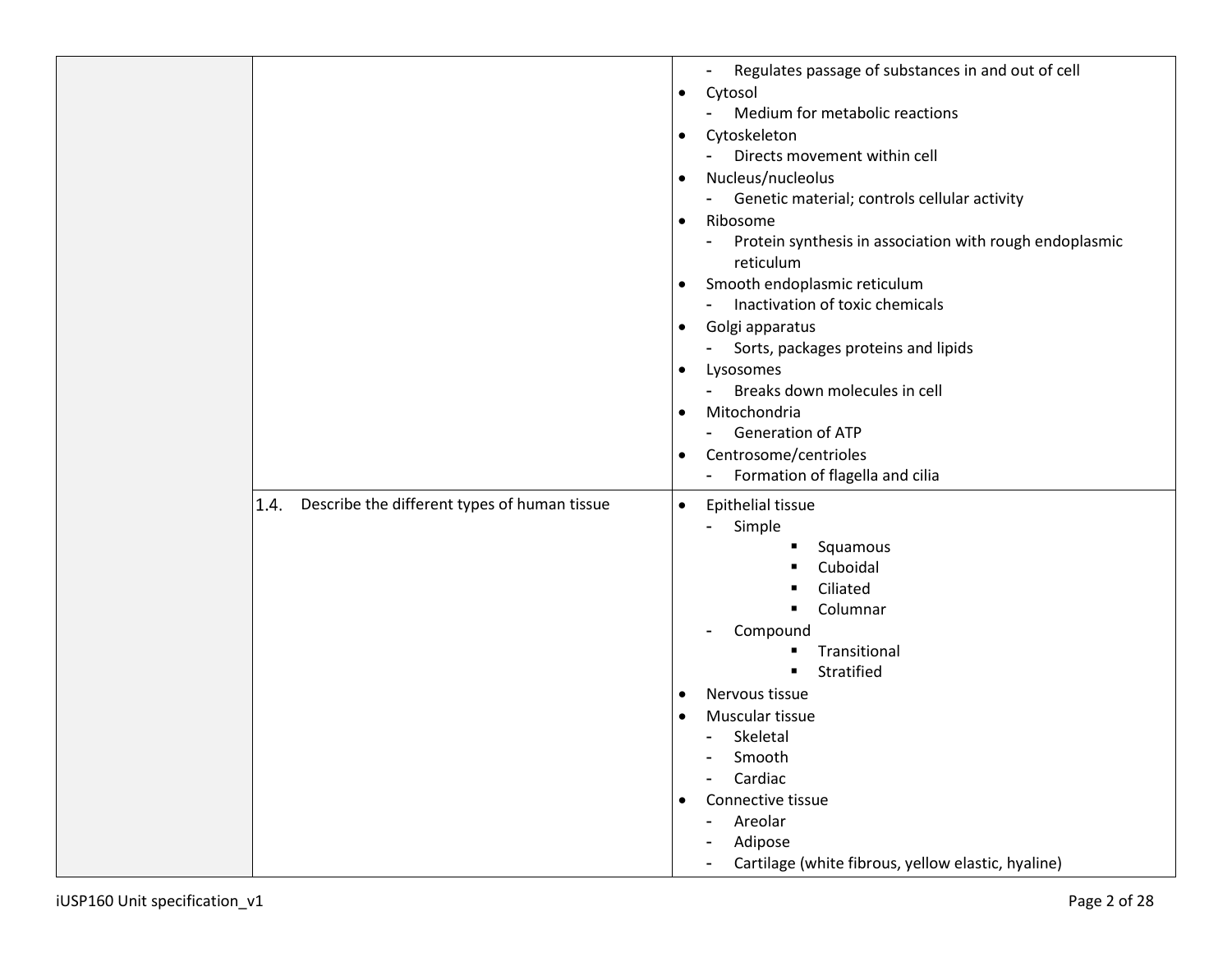|                                                                                 | Bone<br>Blood<br>Lymph<br>Membranes<br>$\bullet$<br>Serous<br>Mucous<br>Synovial                                                                                                                                                                                                                                                                                                                                                                                                                                                                                                                                                                                                                                                                                                                                                                                                                      |
|---------------------------------------------------------------------------------|-------------------------------------------------------------------------------------------------------------------------------------------------------------------------------------------------------------------------------------------------------------------------------------------------------------------------------------------------------------------------------------------------------------------------------------------------------------------------------------------------------------------------------------------------------------------------------------------------------------------------------------------------------------------------------------------------------------------------------------------------------------------------------------------------------------------------------------------------------------------------------------------------------|
| 1.5.<br>Explain the functions of the different types of human $\cdot$<br>tissue | Epithelial tissue<br>Covering and lining<br>$\blacksquare$<br>Forms outer skin layer<br>$\blacksquare$<br>Lines internal organs<br>$\blacksquare$<br>Glandular epithelium<br><b>Secretion</b><br>Contributes to special sense organs<br>Smell<br>$\blacksquare$<br>Hearing<br>Vision<br>Touch<br>Nervous tissue<br>$\bullet$<br><b>Neurons</b><br>Conducts nerve impulses<br>$\blacksquare$<br>Neuroglia<br>Supports and protects neurons<br>$\blacksquare$<br>Muscular tissue<br>$\bullet$<br>Motion<br>$\blacksquare$<br>Movement of substances in the body<br>Maintains posture and stabilising body positions<br>Regulates organ volume<br>Thermogenesis<br>Connective tissue<br>$\bullet$<br><b>Binds</b><br>$\blacksquare$<br>Supports<br>٠<br>Compartmentalises<br>Transport of substances<br>Energy storage<br>Membranes<br>$\bullet$<br>Serous<br>Lines body cavities and covers organs<br>٠ |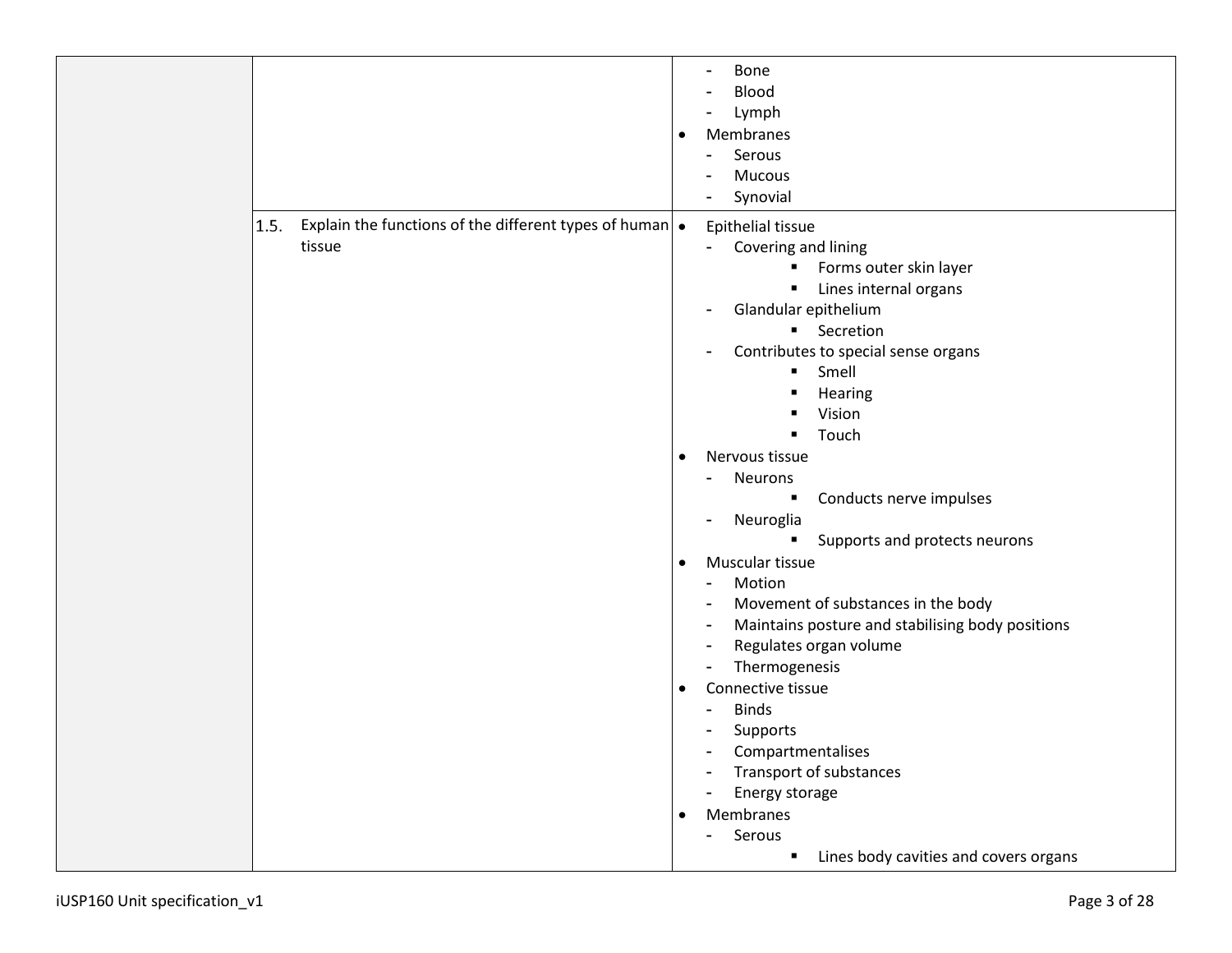|                                                              |                                            | Synovial<br>Lubricates synovial joints<br>Mucous<br>Secretes mucus<br>Barrier to microbes and other pathogens                                                                                                                                                                                                                                                                                                                                                                                                                                                                                                                                                                                                                                                                                                                                                                                                                                                                                                                                        |
|--------------------------------------------------------------|--------------------------------------------|------------------------------------------------------------------------------------------------------------------------------------------------------------------------------------------------------------------------------------------------------------------------------------------------------------------------------------------------------------------------------------------------------------------------------------------------------------------------------------------------------------------------------------------------------------------------------------------------------------------------------------------------------------------------------------------------------------------------------------------------------------------------------------------------------------------------------------------------------------------------------------------------------------------------------------------------------------------------------------------------------------------------------------------------------|
| LO2 Understand the<br>structure and functions of<br>the skin | 2.1.<br>Describe the structure of the skin | Epidermis<br>$\bullet$<br>Stratum corneum<br>Stratum lucidum<br>Stratum granulosum<br>$\overline{\phantom{a}}$<br>Stratum spinosum/malphigian layer<br>Stratum germinativum/basal layer<br>$\blacksquare$<br>Melanocytes<br>$\overline{\phantom{a}}$<br>Keratinocytes<br>٠<br>Langerhans cells<br>$\blacksquare$<br>Merkel cells<br>$\overline{a}$<br>Dermis<br>$\bullet$<br>Blood (vessels) supply arteries, veins, capillaries<br>$\blacksquare$<br>Lymphatic (vessels) supply<br>Hair follicle<br>Hair<br>Sebaceous gland<br>$\blacksquare$<br>Sweat glands: Eccrine and apocrine<br>$\blacksquare$<br>Sensory nerve endings and receptors<br>Dermal papilla (papillae)<br>Collagen<br>Elastin<br>Histeocytes (histiocytes or macrophages)<br>$\overline{a}$<br>Mast cells<br>$\overline{a}$<br>Fibroblasts<br>$\overline{\phantom{a}}$<br>Erector (arrector) pili muscles<br>$\blacksquare$<br>Subcutaneous layer<br>$\bullet$<br>Adipose tissue<br>Areolar connective tissue<br>$\blacksquare$<br>Nerve endings and receptors<br>$\blacksquare$ |
|                                                              | Describe the functions of the skin<br>2.2. | Secretion<br>$\bullet$<br>Heat regulation<br>$\bullet$<br>Absorption<br>$\bullet$                                                                                                                                                                                                                                                                                                                                                                                                                                                                                                                                                                                                                                                                                                                                                                                                                                                                                                                                                                    |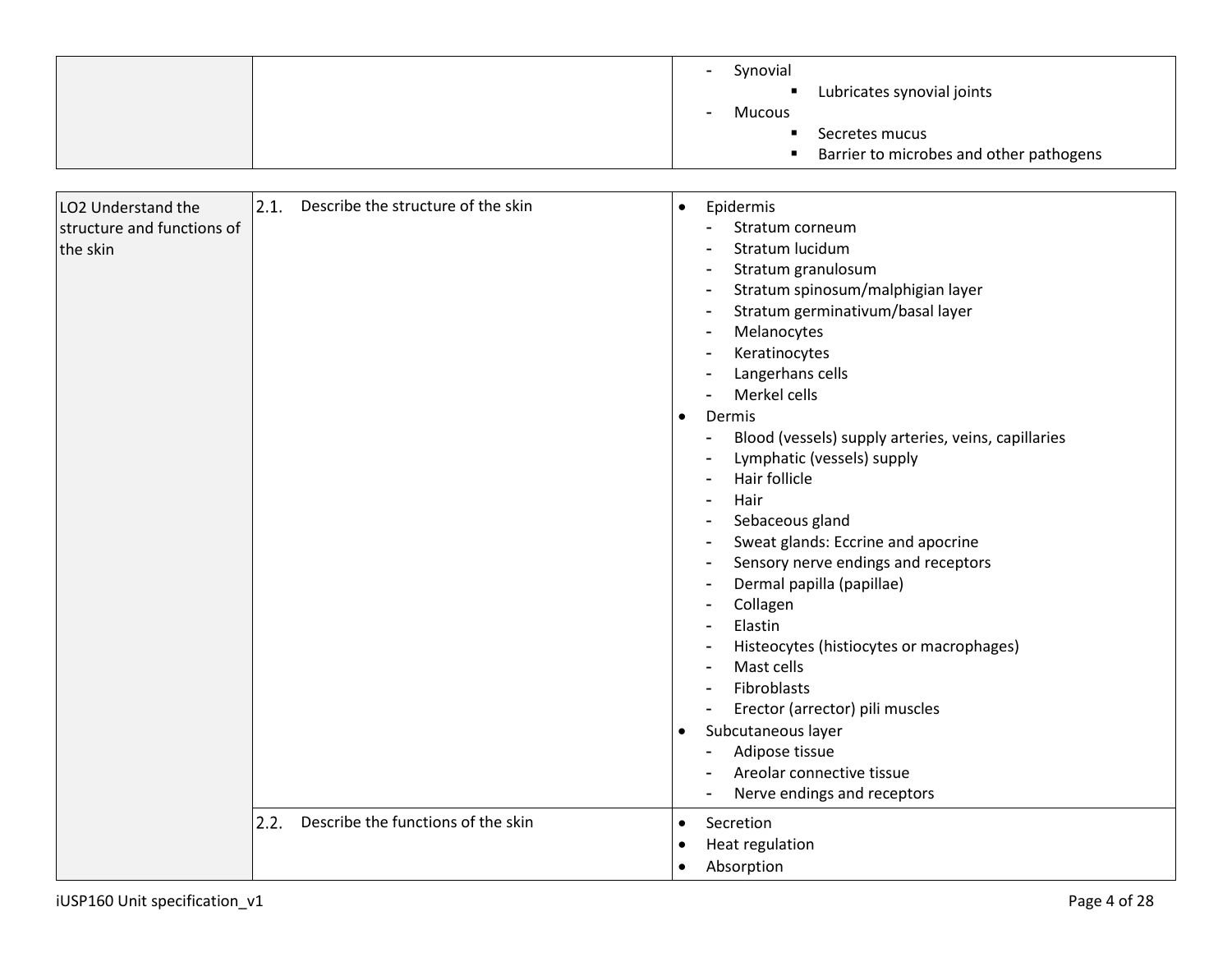|  | Protection<br>Elimination                   |
|--|---------------------------------------------|
|  | Sensation                                   |
|  | Vitamin D formation (7-dehydro-cholesterol) |
|  | Keratinisation                              |
|  | <b>Melanin formation</b>                    |
|  | Immunity                                    |
|  | Blood reservoir                             |

| LO3 Understand the         | 3.1. | Describe the structure of the skeletal system |                | <b>Axial skeleton</b>  |
|----------------------------|------|-----------------------------------------------|----------------|------------------------|
| structure and functions of |      |                                               | $\bullet$      | Cranium                |
| the skeletal system        |      |                                               | $\blacksquare$ | Parietal               |
|                            |      |                                               |                | Frontal                |
|                            |      |                                               |                | Ethmoid                |
|                            |      |                                               |                | Sphenoid               |
|                            |      |                                               |                | Occipital              |
|                            |      |                                               |                | Temporal               |
|                            |      |                                               | $\bullet$      | Facial                 |
|                            |      |                                               | -              | Nasal                  |
|                            |      |                                               |                | Zygomatic              |
|                            |      |                                               |                | Maxilla                |
|                            |      |                                               |                | Lacrimal               |
|                            |      |                                               | ۰              | Turbinator (turbinate) |
|                            |      |                                               |                | Palatine               |
|                            |      |                                               |                | Mandible               |
|                            |      |                                               | -              | Vomer                  |
|                            |      |                                               | $\bullet$      | Auditory ossicles      |
|                            |      |                                               |                | Malleus                |
|                            |      |                                               |                | Incus                  |
|                            |      |                                               | -              | <b>Stapes</b>          |
|                            |      |                                               | $\bullet$      | Vertebrae              |
|                            |      |                                               |                | Cervical               |
|                            |      |                                               |                | Thoracic               |
|                            |      |                                               | ٠              | Lumbar                 |
|                            |      |                                               |                | Sacrum                 |
|                            |      |                                               |                | Соссух                 |
|                            |      |                                               | ۰              | Hyoid                  |
|                            |      |                                               |                | Ribs                   |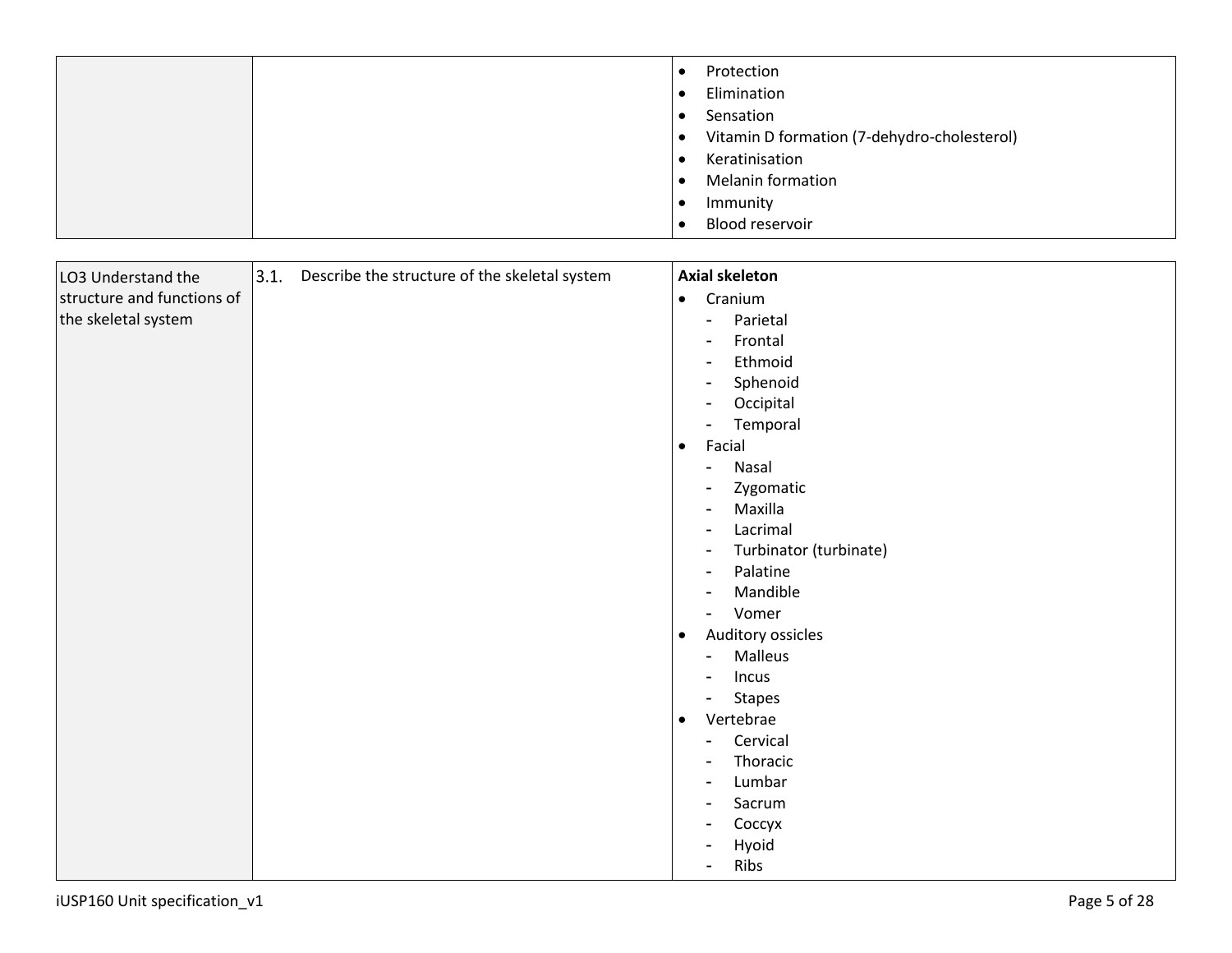| Sternum<br>$\blacksquare$                                 |
|-----------------------------------------------------------|
| <b>Appendicular skeleton</b>                              |
| Upper extremity<br>$\bullet$                              |
| Shoulder girdle<br>$\blacksquare$                         |
| Scapula                                                   |
| Clavicle<br>$\blacksquare$                                |
| Arm, wrist and hand<br>$\blacksquare$                     |
| Humerus<br>$\blacksquare$                                 |
| Ulna<br>٠                                                 |
| Radius<br>٠                                               |
| Carpals<br>$\blacksquare$                                 |
| Scaphoid<br>$\bullet$                                     |
| Lunate<br>$\bullet$                                       |
| Triquetral<br>$\bullet$                                   |
| Pisiform<br>$\bullet$                                     |
| Trapezium<br>$\bullet$                                    |
| Trapezoid                                                 |
| Capitate                                                  |
| Hamate<br>$\bullet$                                       |
| Metacarpals<br>٠                                          |
| Phalanges<br>$\blacksquare$                               |
| Lower extremity<br>$\bullet$                              |
| Pelvic girdle<br>۰                                        |
| Innominate bones: Ischium, ilium, pubis<br>$\blacksquare$ |
| Leg and foot<br>۰                                         |
| Femur<br>$\blacksquare$                                   |
| Tibia<br>٠                                                |
| Fibula<br>$\blacksquare$                                  |
| Patella<br>$\blacksquare$                                 |
| <b>Tarsals</b><br>٠                                       |
| Talus<br>$\bullet$                                        |
| Calcaneus<br>$\bullet$                                    |
| Navicular<br>$\bullet$                                    |
| Medial cuneiform                                          |
| Intermediate cuneiform<br>$\bullet$                       |
| Lateral cuneiform<br>$\bullet$                            |
|                                                           |
| Cuboid<br>$\bullet$<br>$\blacksquare$ .                   |
| Metatarsals                                               |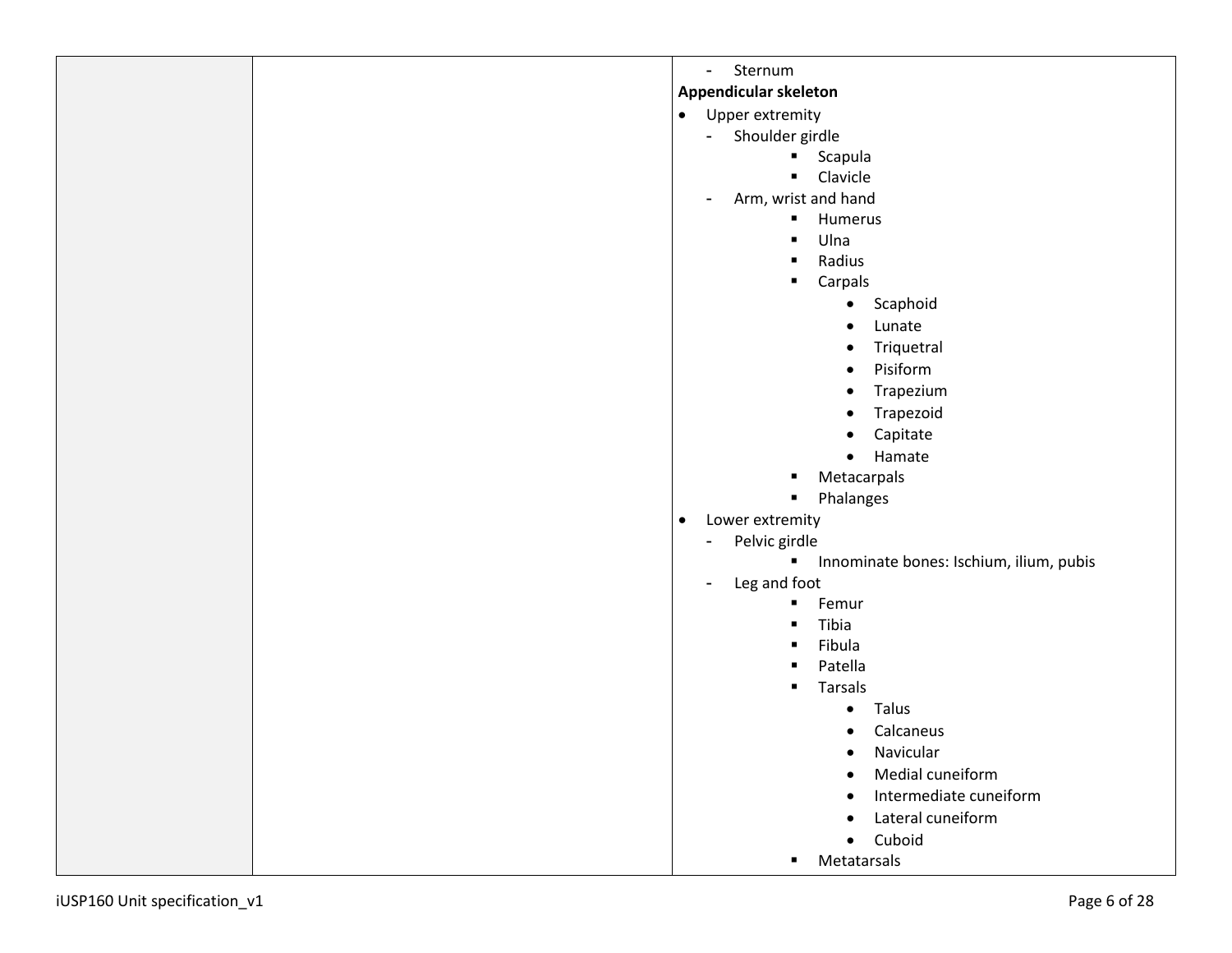|      |                                               | Phalanges<br>٠                                                                                                                                                                                                                                                                                                                                                                                                                                              |
|------|-----------------------------------------------|-------------------------------------------------------------------------------------------------------------------------------------------------------------------------------------------------------------------------------------------------------------------------------------------------------------------------------------------------------------------------------------------------------------------------------------------------------------|
| 3.2. | Describe the functions of the skeletal system | Support<br>$\bullet$<br>Protection<br>$\bullet$<br>Leverage for movement<br>$\bullet$<br>Provides attachment for skeletal muscles<br>$\bullet$<br>Mineral homeostasis<br>٠<br>Red blood cell production<br>$\bullet$<br>Energy storage<br>$\bullet$                                                                                                                                                                                                         |
| 3.3. | Explain the classification of bones           | Based on type<br>$\bullet$<br>Compact<br>Cancellous<br>Based on shape<br>٠<br>Long<br>Short<br>Flat<br>Irregular<br>Sesamoid<br>Sutural<br>Give examples of where in the body they would be found<br>$\bullet$                                                                                                                                                                                                                                              |
| 3.4. | Explain the stages of bone growth and repair  | Ossification<br>$\bullet$<br>Intramembranous<br>Endochondral<br>Bone growth<br>$\bullet$<br>Growth in length<br>Growth in thickness<br>Hormonal regulation of bone growth<br>$\bullet$<br>Bone homeostasis<br>$\bullet$<br>Repair of bone and fracture<br>$\bullet$<br>Fracture haematoma<br>Fibrocartilaginous callus formation<br>Bony callus formation; remodelling<br>Cells involved (osteoblasts, osteoclasts, osteocytes)<br>$\overline{\phantom{0}}$ |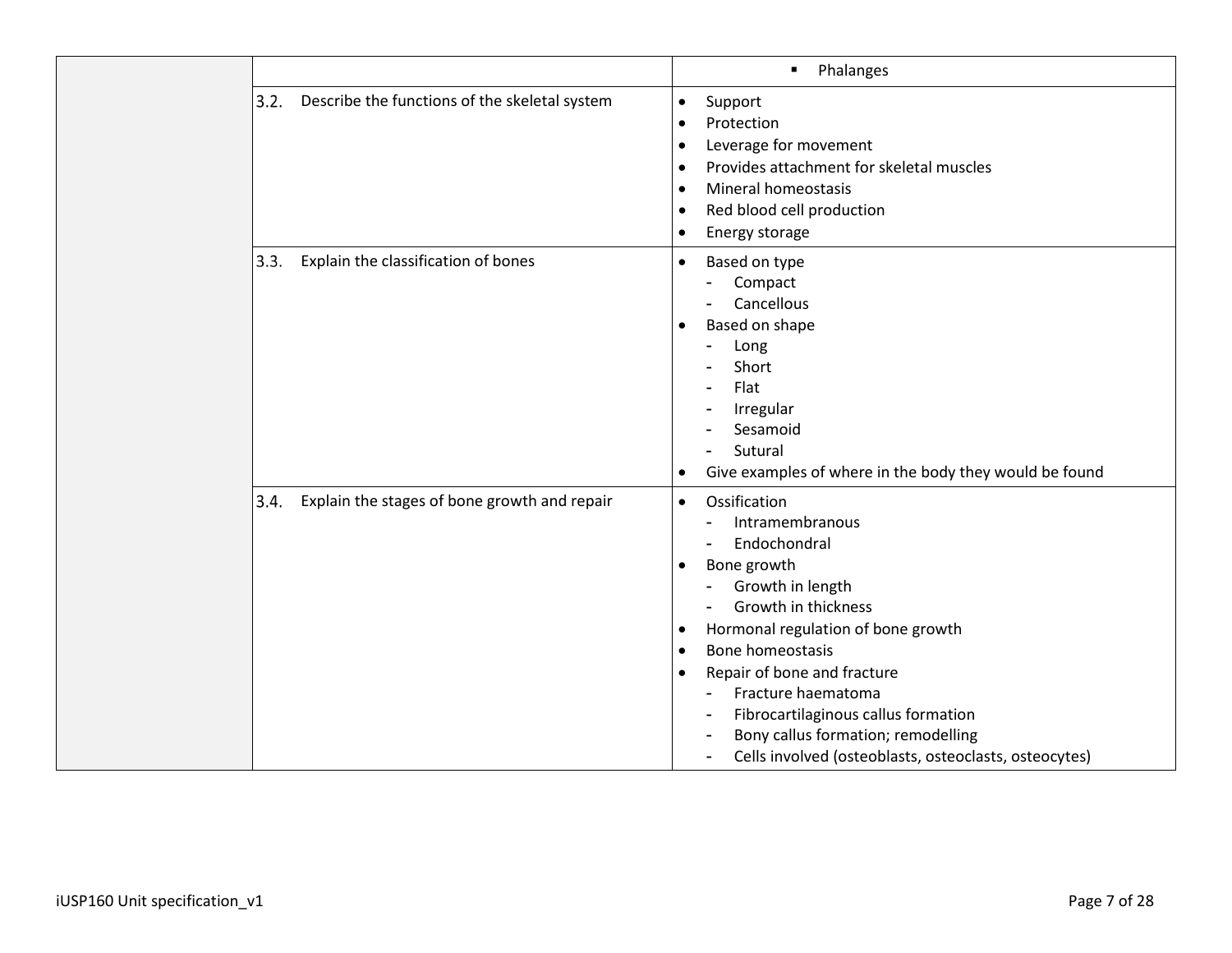| LO4 Understand the<br>structure and functions of<br>joints | 4.1. | Describe the different joint categories    | $\bullet$<br>$\bullet$                                                                               | Structural classification<br>Fibrous<br>$\overline{a}$<br>Cartilaginous<br>$\blacksquare$<br>Synovial<br>$\overline{\phantom{0}}$<br><b>Functional classification</b><br>Immovable (synarthroses)<br><b>Sutures</b><br>Slightly moveable (amphiarthroses)<br>Intervertebral discs<br>٠<br>Symphysis pubis<br>$\blacksquare$<br>Freely moveable (diarthroses, synovial)<br>$\blacksquare$<br>Hinge<br>٠<br>Condyloid<br>$\blacksquare$<br><b>Ball and socket</b><br>Gliding<br>Pivot<br>Saddle<br>$\blacksquare$ |
|------------------------------------------------------------|------|--------------------------------------------|------------------------------------------------------------------------------------------------------|-----------------------------------------------------------------------------------------------------------------------------------------------------------------------------------------------------------------------------------------------------------------------------------------------------------------------------------------------------------------------------------------------------------------------------------------------------------------------------------------------------------------|
|                                                            | 4.2. | Explain the structure of synovial joints   | $\bullet$<br>$\bullet$<br>$\bullet$<br>$\bullet$<br>$\bullet$<br>$\bullet$<br>$\bullet$<br>$\bullet$ | Articulating bones<br>Articular cartilage<br>Articular capsule<br>Synovial membrane<br>Synovial fluid<br>Intracapsular and extracapsular ligaments<br>Menisci<br><b>Bursa</b><br>Periosteum                                                                                                                                                                                                                                                                                                                     |
|                                                            | 4.3. | Describe joint actions at the major joints | $\bullet$<br>$\bullet$                                                                               | Angular movements<br>Flexion<br>$\blacksquare$<br>Extension<br>Hyperextension<br>٠<br>Abduction<br>Adduction<br>Lateral flexion<br>٠<br>Horizontal flexion<br>Horizontal extension<br>$\blacksquare$<br><b>Rotational movements</b><br><b>Medial rotation</b><br>$\qquad \qquad$<br>Lateral rotation<br>$\blacksquare$                                                                                                                                                                                          |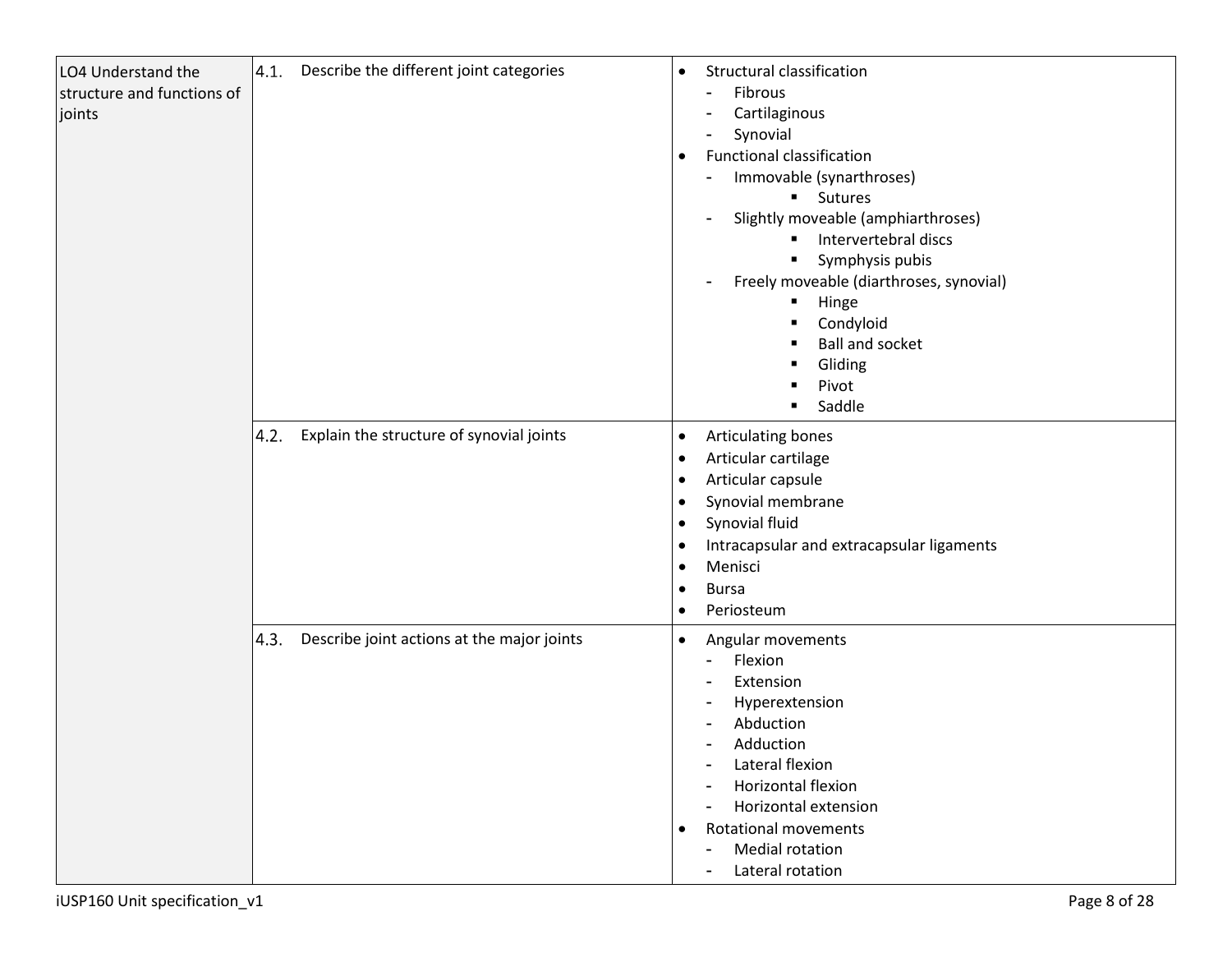|                                                  | Left and right rotation<br>$\blacksquare$<br><b>Circumduction movements</b><br>$\bullet$<br>Special movements<br>$\bullet$<br>Inversion<br>$\blacksquare$<br>Eversion<br>$\overline{\phantom{a}}$<br>Protraction<br>$\overline{\phantom{a}}$<br>Retraction<br>$\overline{\phantom{a}}$<br>Elevation<br>$\sim$<br>Depression<br>Supination<br>$\overline{\phantom{a}}$<br>Pronation<br>Plantar flexion<br>Dorsiflexion |
|--------------------------------------------------|-----------------------------------------------------------------------------------------------------------------------------------------------------------------------------------------------------------------------------------------------------------------------------------------------------------------------------------------------------------------------------------------------------------------------|
| Explain the characteristics of ligaments<br>4.4. | Structure<br>$\bullet$<br>Collagen<br>$\blacksquare$<br>Fibres-bundles arranged in multiple directions<br>Properties<br>$\bullet$<br>Resist forces in several directions<br>Functions<br>$\bullet$<br>Attaches bone to bone<br>$\overline{\phantom{a}}$<br>Stabilises joints<br>Directs joint motion<br>$\blacksquare$                                                                                                |
| Explain the characteristics of tendons<br>4.5.   | Structure<br>$\bullet$<br>Epimysium<br>$\blacksquare$<br>Perimysium<br>$\blacksquare$<br>Endomysium<br>$\blacksquare$<br>Collagen<br>$\overline{\phantom{a}}$<br>Aponeurosis<br>Tendon sheaths<br>Properties<br>$\bullet$<br>High tensile strength<br>$\overline{\phantom{a}}$<br>Parallel alignment of collagen fibres<br>Function<br>$\bullet$<br>Attachment of muscle to bone                                      |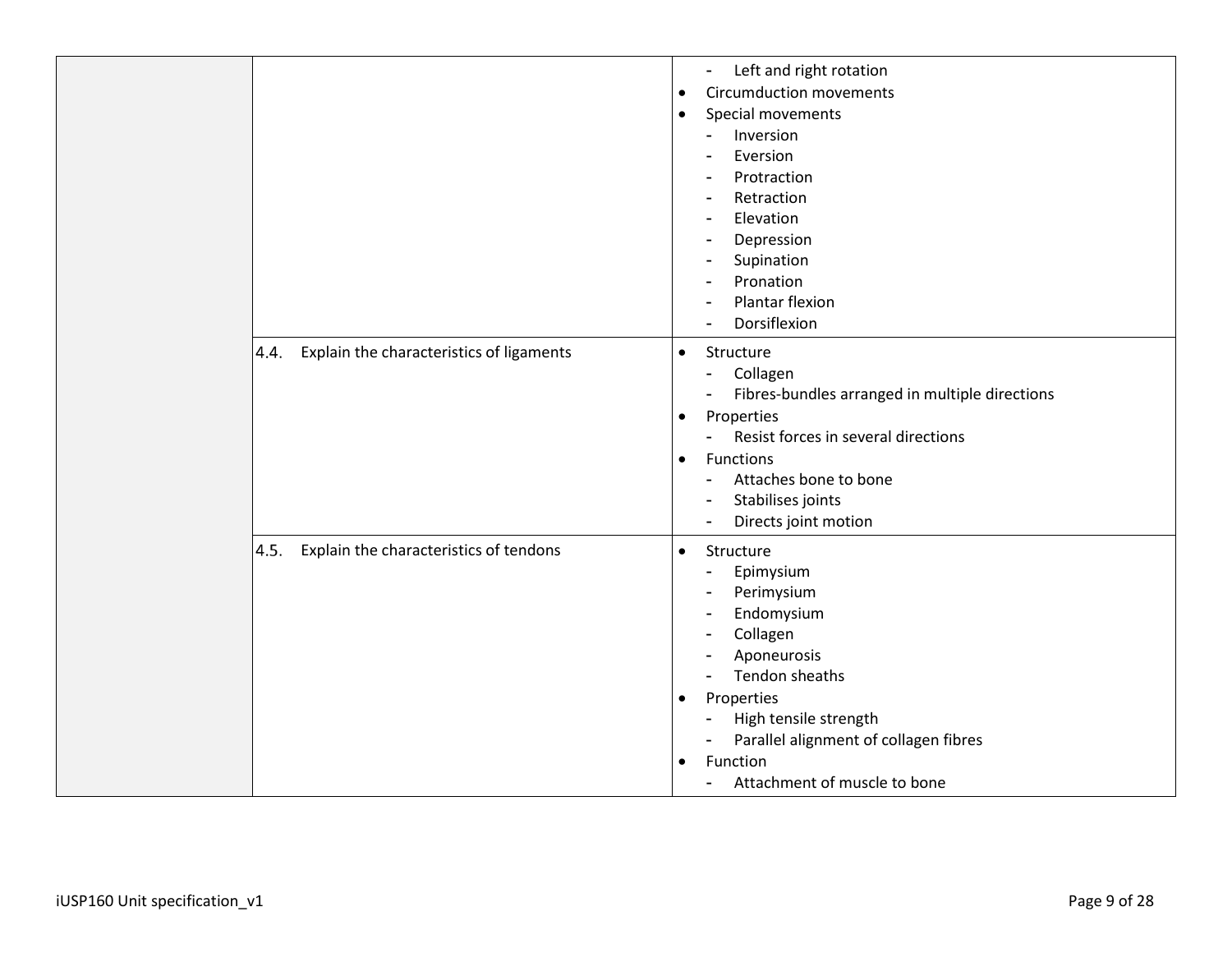| LO5 Understand the<br>structure and functions of<br>the muscular system | 5.1. | Describe the characteristics of the types of muscle<br>tissue | $\bullet$<br>$\bullet$<br>$\bullet$<br>$\bullet$ | General characteristics<br>Excitability<br>Conductivity<br>$\overline{\phantom{a}}$<br>Contractility<br>Extensibility<br>Elasticity<br>$\blacksquare$<br>Skeletal<br>Striated<br>$\blacksquare$<br>Voluntary<br>Innervated by somatic nervous system<br>Cardiac<br>Striated<br>$\blacksquare$<br>Involuntary<br>Co-ordinated by conduction system<br>Innervated by autonomic nervous system<br>$\overline{\phantom{0}}$<br>Smooth<br>Non-striated<br>$\blacksquare$<br>Involuntary<br>$\overline{\phantom{0}}$                                                                                                                                                                                                          |
|-------------------------------------------------------------------------|------|---------------------------------------------------------------|--------------------------------------------------|-------------------------------------------------------------------------------------------------------------------------------------------------------------------------------------------------------------------------------------------------------------------------------------------------------------------------------------------------------------------------------------------------------------------------------------------------------------------------------------------------------------------------------------------------------------------------------------------------------------------------------------------------------------------------------------------------------------------------|
|                                                                         | 5.2. | Locate the major anterior and posterior skeletal<br>muscles   | $\bullet$<br>$\bullet$<br>$\bullet$<br>$\bullet$ | Innervated by autonomic nervous system<br>$\overline{\phantom{a}}$<br>Muscles of the back and neck<br>Erector spinae<br>$\overline{\phantom{a}}$<br>Scalenes<br>$\overline{\phantom{a}}$<br>Sternocleidomastoid<br>Splenius capitis<br>Primary muscles of respiration<br>Diaphragm<br>$\overline{\phantom{a}}$<br>Intercostals<br>$\blacksquare$<br>Muscles of the shoulder joint<br>Pectoralis major<br>$\overline{\phantom{0}}$<br>Deltoid<br>$\overline{\phantom{a}}$<br>Latissimus dorsi<br>$\overline{\phantom{a}}$<br>Teres major<br>$\overline{\phantom{a}}$<br>Supraspinatus<br>$\overline{\phantom{a}}$<br>Infraspinatus<br>Teres minor<br>Subscapularis<br>Coracobrachialis<br>Muscles of the shoulder girdle |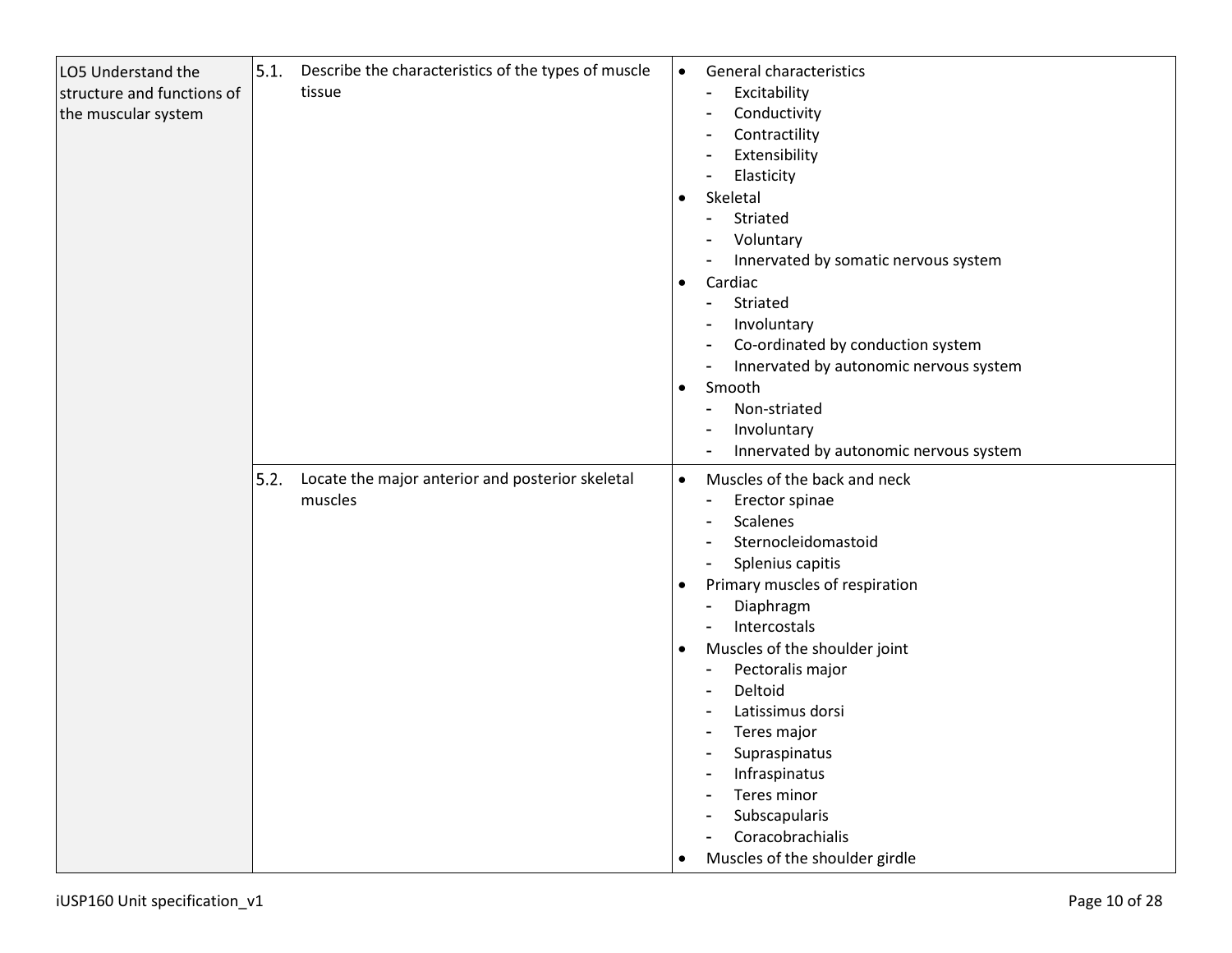| Trapezius<br>Levator scapulae<br>Rhomboids major and minor<br>Serratus anterior<br>Muscles of the upper arm and elbow<br>$\bullet$<br>Biceps brachii<br><b>Brachialis</b><br>Triceps brachii<br>Muscles of the forearm<br>$\bullet$<br>Flexors<br>$\blacksquare$<br>Pronator teres<br>Flexor carpi radialis<br>Flexor carpi ulnaris<br>Palmaris longus<br>Flexor digitorum superficialis<br>Flexor digitorum profundus<br>Extensors<br>Extensor carpi radialis brevis<br>٠<br>Extensor carpi ulnaris<br>п<br>Anconeus<br>Supinator<br>Extensor carpi radialis longus<br><b>Brachioradialis</b><br>٠<br>Anterior and posterior abdominal walls<br>$\bullet$<br>Rectus abdominis<br>Internal obliques<br><b>External obliques</b><br>Transversus abdominis<br>Quadratus lumborum<br>Muscles of the hip joint<br>$\bullet$<br>Iliacus<br>Psoas major<br>Tensor fasciae latae and iliotibial tract<br>Gluteus medius<br>Gluteus minimus<br>Piriformis<br>Pectineus<br>Muscles of the knee joint and thigh<br>$\bullet$ |                               |                             |
|--------------------------------------------------------------------------------------------------------------------------------------------------------------------------------------------------------------------------------------------------------------------------------------------------------------------------------------------------------------------------------------------------------------------------------------------------------------------------------------------------------------------------------------------------------------------------------------------------------------------------------------------------------------------------------------------------------------------------------------------------------------------------------------------------------------------------------------------------------------------------------------------------------------------------------------------------------------------------------------------------------------------|-------------------------------|-----------------------------|
|                                                                                                                                                                                                                                                                                                                                                                                                                                                                                                                                                                                                                                                                                                                                                                                                                                                                                                                                                                                                                    | iUSP160 Unit specification_v1 | Quadriceps<br>Page 11 of 28 |
|                                                                                                                                                                                                                                                                                                                                                                                                                                                                                                                                                                                                                                                                                                                                                                                                                                                                                                                                                                                                                    |                               |                             |
|                                                                                                                                                                                                                                                                                                                                                                                                                                                                                                                                                                                                                                                                                                                                                                                                                                                                                                                                                                                                                    |                               |                             |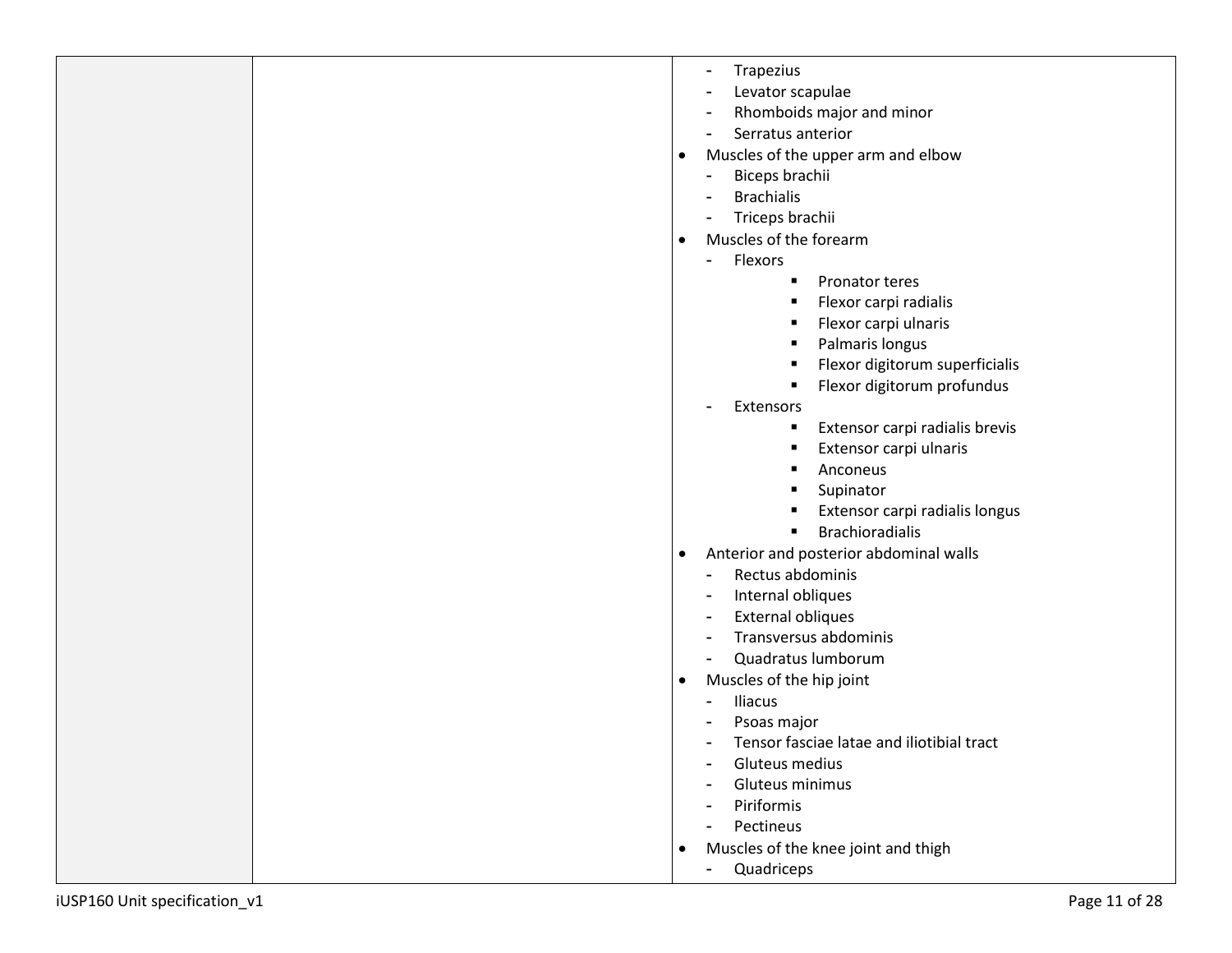|                                                                                              | Rectus femoris<br>Vastus lateralis<br>Vastus intermedius<br>Vastus medialis<br>Adductors<br><b>Brevis</b><br>$\blacksquare$<br>Longus<br>Magnus<br>Hamstrings<br><b>Biceps femoris</b><br>п<br>Semitendinosis<br>Semimembranosis<br>Sartorius<br>٠<br>Gracilis<br>Muscles of the lower leg and ankle<br>$\bullet$<br>Anterior compartment<br>Tibialis anterior<br>٠<br>Extensor digitorum longus<br>Lateral compartment<br>$\blacksquare$<br>Peroneus longus<br>٠<br>Peroneus brevis<br>٠<br>Posterior deep compartment<br>Tibialis posterior<br>п<br>Flexor digitorum longus<br>Popliteus<br>Posterior superficial compartment<br>Gastrocnemius<br>Soleus<br>Achilles tendon |
|----------------------------------------------------------------------------------------------|-------------------------------------------------------------------------------------------------------------------------------------------------------------------------------------------------------------------------------------------------------------------------------------------------------------------------------------------------------------------------------------------------------------------------------------------------------------------------------------------------------------------------------------------------------------------------------------------------------------------------------------------------------------------------------|
| Identify and locate the muscle attachment sites for<br>5.3.<br>the major muscles of the body | Position<br>$\bullet$<br>Origin<br>$\bullet$<br>Insertion<br>$\bullet$                                                                                                                                                                                                                                                                                                                                                                                                                                                                                                                                                                                                        |
| 5.4.<br>Describe the action of the major anterior and<br>posterior skeletal muscles          | Muscles of the back and neck<br>$\bullet$<br>Erector spinae<br>$\blacksquare$<br><b>Scalenes</b><br>Sternocleidomastoid<br>Splenius capitis<br>Primary muscles of respiration<br>$\bullet$                                                                                                                                                                                                                                                                                                                                                                                                                                                                                    |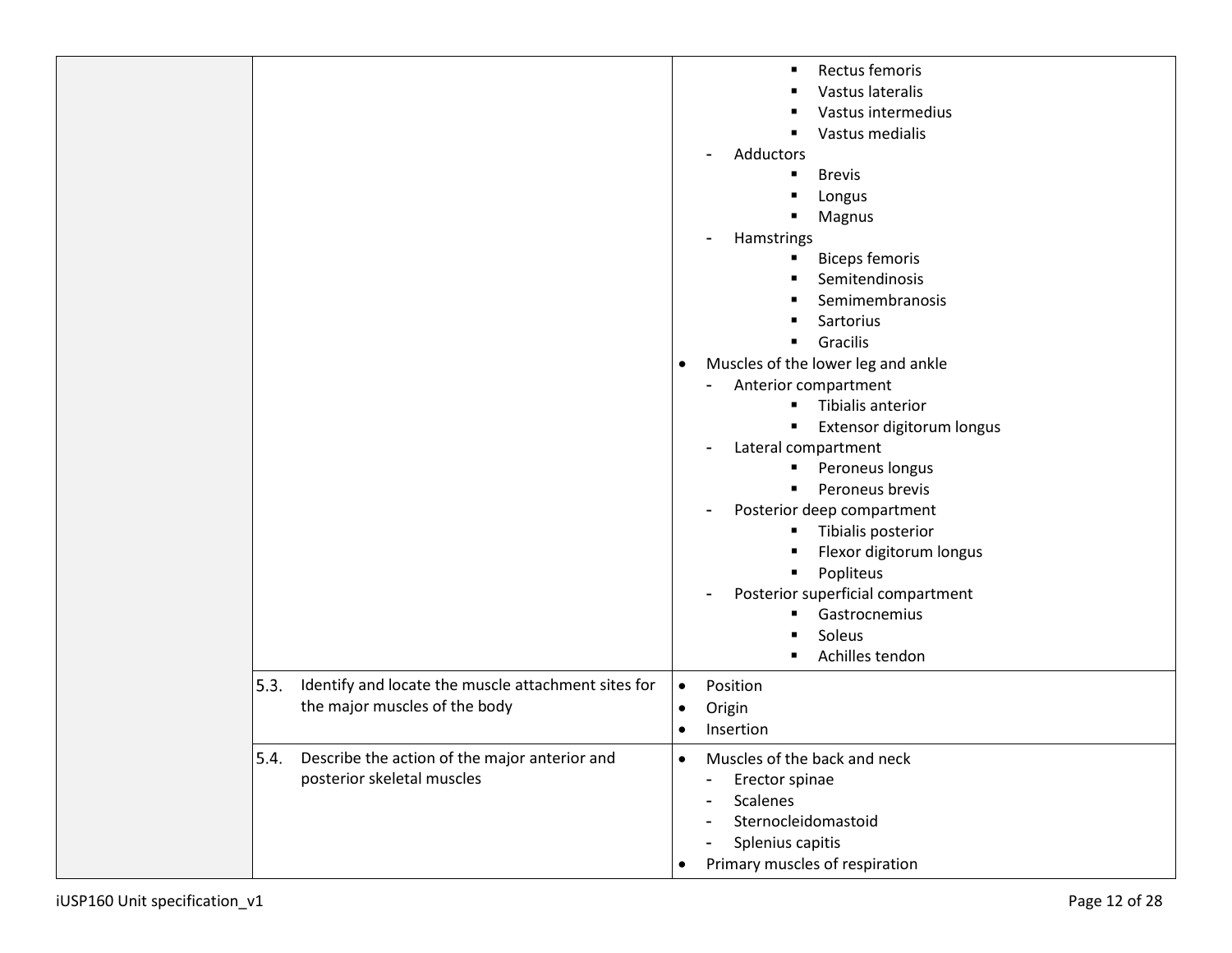| iUSP160 Unit specification_v1 | Page 13 of 28                                       |
|-------------------------------|-----------------------------------------------------|
|                               | Internal obliques                                   |
|                               | Rectus abdominis<br>$\blacksquare$                  |
|                               | Anterior and posterior abdominal walls<br>$\bullet$ |
|                               |                                                     |
|                               | <b>Brachioradialis</b>                              |
|                               | Extensor carpi radialis longus                      |
|                               | Anconeus<br>Supinator                               |
|                               | Extensor carpi ulnaris                              |
|                               | Extensor carpi radialis brevis<br>٠                 |
|                               | Extensors                                           |
|                               | Flexor digitorum profundus                          |
|                               | Flexor digitorum superficialis<br>п                 |
|                               | Palmaris longus<br>п                                |
|                               | Flexor carpi ulnaris<br>п                           |
|                               | Flexor carpi radialis                               |
|                               | Pronator teres                                      |
|                               | Flexors<br>$\blacksquare$                           |
|                               | Muscles of the forearm<br>$\bullet$                 |
|                               | Triceps brachii                                     |
|                               | <b>Brachialis</b>                                   |
|                               | Biceps brachii                                      |
|                               | Muscles of the upper arm and elbow<br>$\bullet$     |
|                               | Serratus anterior                                   |
|                               | Rhomboids major and minor                           |
|                               | Levator scapulae                                    |
|                               | Trapezius                                           |
|                               | Muscles of the shoulder girdle<br>$\bullet$         |
|                               | Coracobrachialis                                    |
|                               | Subscapularis                                       |
|                               | Teres minor                                         |
|                               | Infraspinatus                                       |
|                               | Supraspinatus                                       |
|                               | Teres major                                         |
|                               | Latissimus dorsi                                    |
|                               | Pectoralis major<br>Deltoid                         |
|                               | Muscles of the shoulder joint<br>$\bullet$          |
|                               | Intercostals                                        |
|                               |                                                     |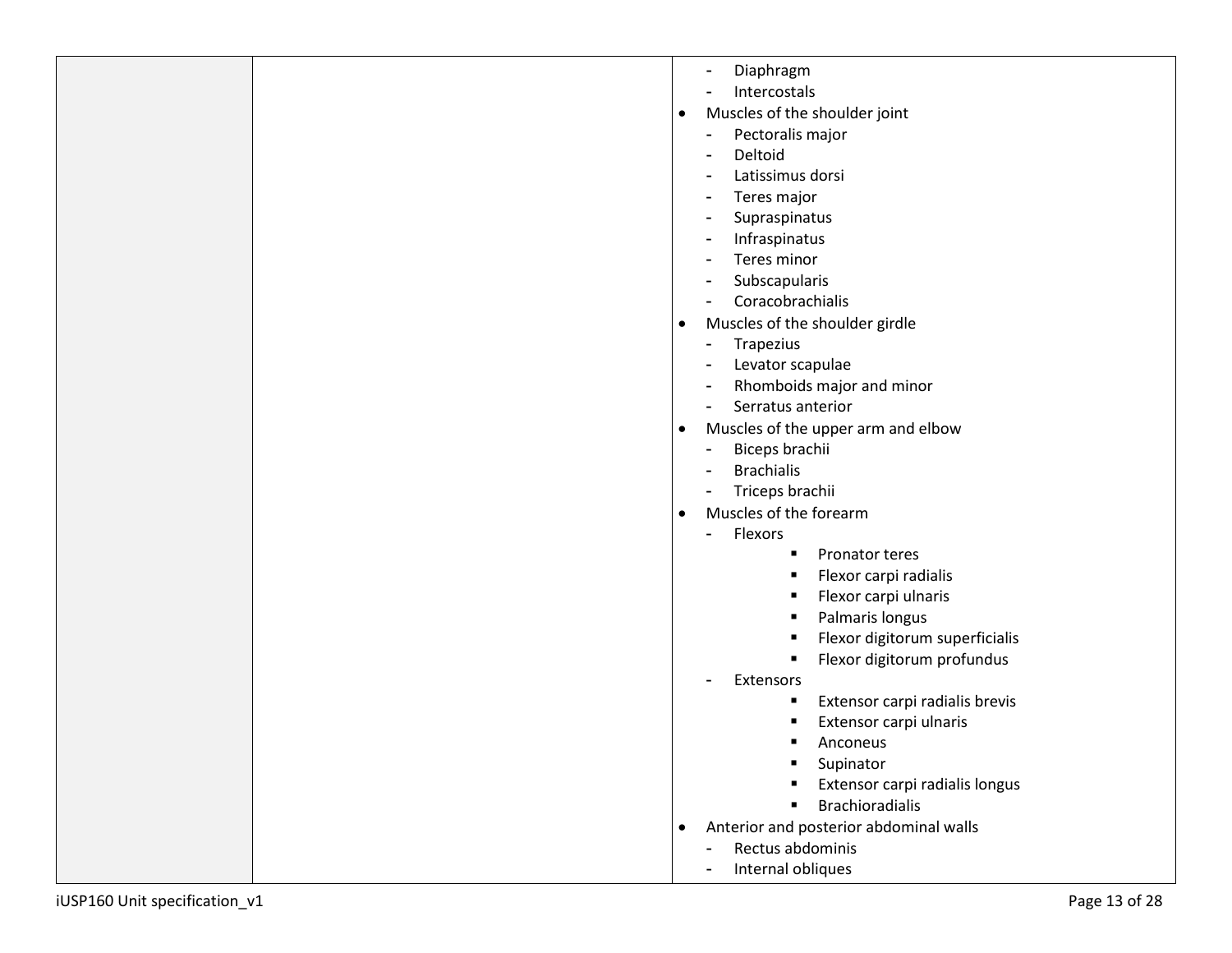|                               | External obliques                                |
|-------------------------------|--------------------------------------------------|
|                               | Transversus abdominis                            |
|                               | Quadratus lumborum                               |
|                               | Muscles of the hip joint<br>$\bullet$            |
|                               | Iliacus                                          |
|                               | Psoas major                                      |
|                               | Tensor fasciae latae and iliotibial tract        |
|                               | Gluteus medius                                   |
|                               | Gluteus minimus                                  |
|                               | Piriformis                                       |
|                               | Pectineus                                        |
|                               | Muscles of the knee joint and thigh<br>$\bullet$ |
|                               | Quadriceps                                       |
|                               | Rectus femoris<br>٠                              |
|                               | Vastus lateralis                                 |
|                               | Vastus intermedius                               |
|                               | Vastus medialis                                  |
|                               | Adductors                                        |
|                               | <b>Brevis</b><br>٠                               |
|                               | Longus                                           |
|                               | Magnus                                           |
|                               | Hamstrings                                       |
|                               | <b>Biceps femoris</b><br>٠                       |
|                               | Semitendinosis                                   |
|                               | Semimembranosis                                  |
|                               | Sartorius                                        |
|                               | Gracilis                                         |
|                               | Muscles of the lower leg and ankle<br>$\bullet$  |
|                               | Anterior compartment                             |
|                               | Tibialis anterior                                |
|                               | Extensor digitorum longus<br>п                   |
|                               | Lateral compartment                              |
|                               | Peroneus longus<br>$\blacksquare$                |
|                               | Peroneus brevis<br>$\blacksquare$                |
|                               | Posterior deep compartment                       |
|                               | Tibialis posterior<br>$\bullet$ .                |
|                               | Flexor digitorum longus                          |
|                               | Popliteus                                        |
|                               | Posterior superficial compartment                |
| iUSP160 Unit specification_v1 | Page 14 of 28                                    |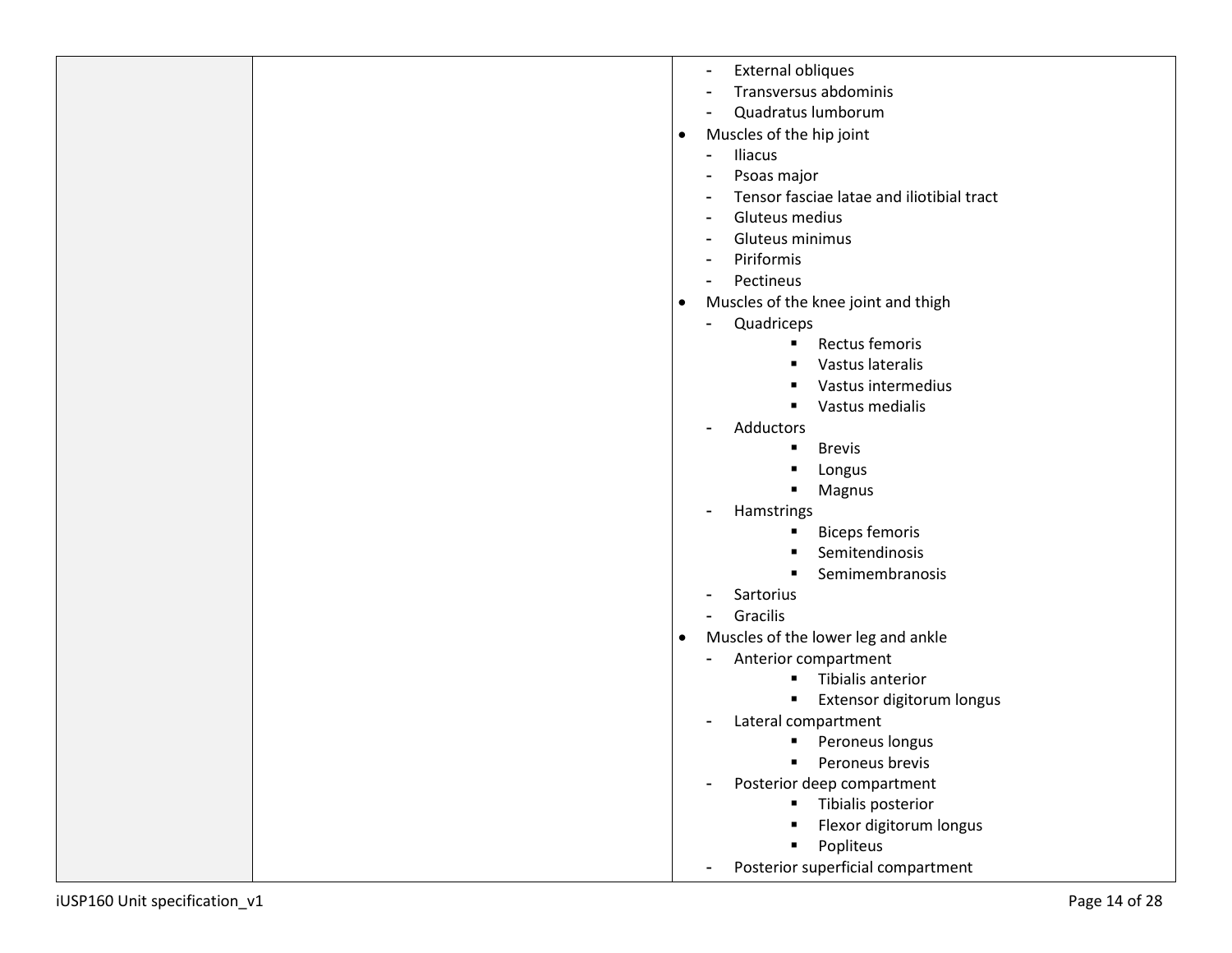|  |                                                           | Gastrocnemius<br>٠<br>Soleus<br>Achilles tendon<br>٠                                                                                                                                                                                                                                                                                                            |
|--|-----------------------------------------------------------|-----------------------------------------------------------------------------------------------------------------------------------------------------------------------------------------------------------------------------------------------------------------------------------------------------------------------------------------------------------------|
|  | Describe the roles of muscles during movement<br>5.5.     | Agonist<br>$\bullet$<br>Antagonist<br>$\bullet$<br>Fixator<br>$\bullet$<br>Synergist<br>$\bullet$                                                                                                                                                                                                                                                               |
|  | 5.6.<br>Explain the different types of muscle contraction | Isotonic - concentric and eccentric<br>$\bullet$<br>Isometric (static)<br>$\bullet$<br>Isokinetic<br>$\bullet$                                                                                                                                                                                                                                                  |
|  | 5.7.<br>Explain the principles of muscle contraction      | Sliding filament theory<br>$\bullet$<br><b>Sarcomeres</b><br>-<br>Sarcolemma<br>۰<br>Myofibrils - actin and myosin filaments<br>-<br>Troponin<br>٠<br>Crossbridges<br>-<br>Tropomyosin<br>٠<br>Calcium<br>-<br>Sarcoplasmic reticulum<br><b>ATP</b><br>ADP<br>Neurotransmitters, resting potential<br>٠<br>Synapse<br>$\bullet$<br>All or none law<br>$\bullet$ |

| LO6 Know the structure<br>and functions of the<br>nervous system | 6.1. | Describe the structure of the nervous system | Central nervous system<br>Brain and spinal cord<br>٠<br>Peripheral nervous system<br>12 pairs cranial nerves<br>$\blacksquare$<br>31 pairs spinal nerves<br>$\blacksquare$ |
|------------------------------------------------------------------|------|----------------------------------------------|----------------------------------------------------------------------------------------------------------------------------------------------------------------------------|
|                                                                  |      |                                              | Sensory neurons                                                                                                                                                            |
|                                                                  |      |                                              | Association neurons                                                                                                                                                        |
|                                                                  |      |                                              | Motor neurons                                                                                                                                                              |
|                                                                  |      |                                              | Somatic nervous system                                                                                                                                                     |
|                                                                  |      |                                              |                                                                                                                                                                            |
|                                                                  |      |                                              | Autonomic nervous system                                                                                                                                                   |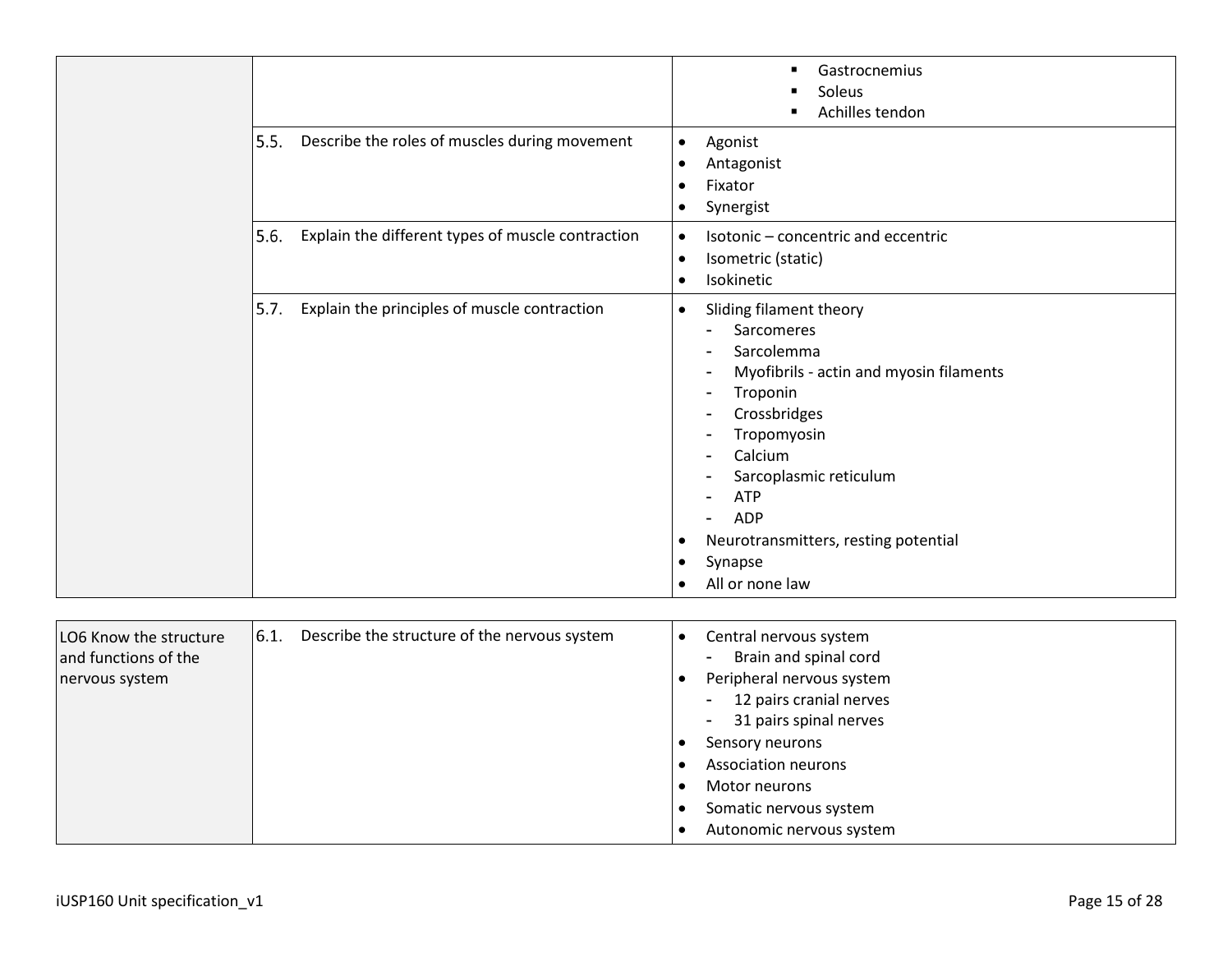| 6.2. | Outline the functions of each subdivision of the<br>nervous system | Central nervous system<br>$\bullet$<br><b>Brain</b><br>Brain stem (medulla oblongata, pons, midbrain)<br>٠<br>Diencephalon (thalamus & hypothalamus)<br>п<br>Cerebellum<br>п<br>Cerebrum (lobes, cortex, gyri)<br>Meninges (dura, arachnoid & pia mater)<br>Cerebrospinal fluid<br>п<br>Spinal cord<br>Cervical and lumbar enlargements<br>п<br>Nerve plexuses<br>п<br>Meninges (dura, arachnoid & pia mater)<br>п<br>Cerebrospinal fluid<br>٠<br>Spinal nerves (dorsal and ventral roots)<br>Cauda equina<br>Filum terminale<br>Dorsal and ventral grey horns<br>٠<br>Ascending and descending tracts<br>Peripheral nervous system<br>12 pairs of cranial nerves (sensory, motor &<br>٠<br>mixed)<br>31 pairs of spinal nerves (cervical, thoracic,<br>lumbar, sacral & coccygeal)<br>Autonomic nervous system<br>Sympathetic<br>٠<br>Parasympathetic<br>٠<br>Somatic nervous system |
|------|--------------------------------------------------------------------|---------------------------------------------------------------------------------------------------------------------------------------------------------------------------------------------------------------------------------------------------------------------------------------------------------------------------------------------------------------------------------------------------------------------------------------------------------------------------------------------------------------------------------------------------------------------------------------------------------------------------------------------------------------------------------------------------------------------------------------------------------------------------------------------------------------------------------------------------------------------------------------|
| 6.3. | Explain the characteristics of the different types of<br>nerves    | Cell body<br>$\bullet$<br>Axon<br>$\bullet$<br>Dendrites<br>$\bullet$<br>Axon terminals<br>Synaptic end bulb<br>Schwann cells (neurolemmocytes)<br>Myelin sheath<br>$\bullet$<br>Nodes of Ranvier<br>$\bullet$<br>Sensory neurons<br><b>Association neurons</b><br>Motor neurons                                                                                                                                                                                                                                                                                                                                                                                                                                                                                                                                                                                                      |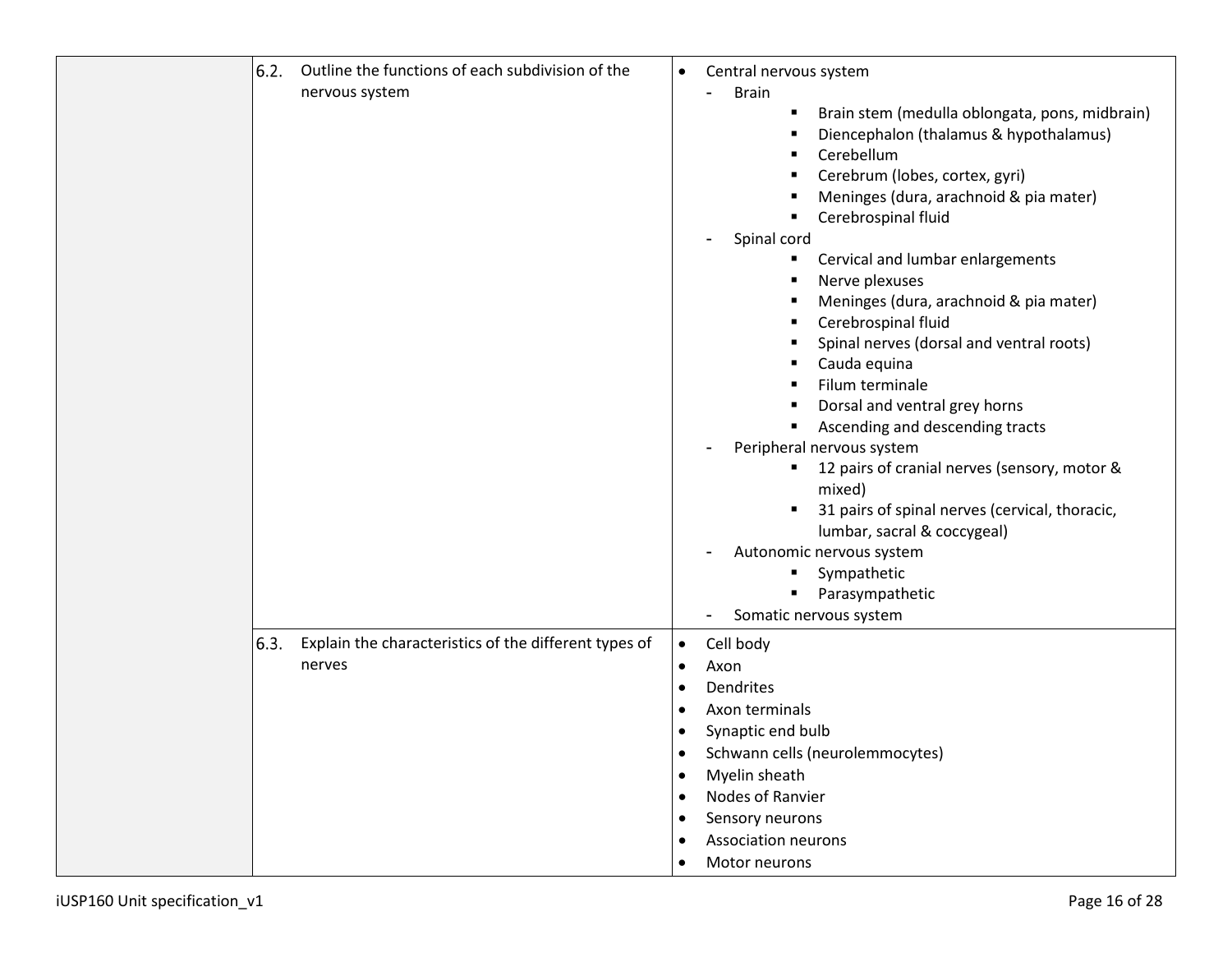|  | Synapse<br>Neurotransmitters<br>Reflex arc |
|--|--------------------------------------------|
|  |                                            |

| LO7 Understand the<br>structure and functions of<br>the endocrine system | 7.1.<br>Describe the structure of the endocrine system | Hypothalamus<br>$\bullet$<br>Pituitary<br>$\bullet$<br>Posterior lobe<br>Anterior lobe<br>Thyroid gland<br>Parathyroids<br>Thymus<br>Pineal<br><b>Islets of Langerhans</b><br>Adrenal medulla<br>Adrenal cortex<br>Ovaries<br>Testes                                                                                                                                                                                                           |
|--------------------------------------------------------------------------|--------------------------------------------------------|------------------------------------------------------------------------------------------------------------------------------------------------------------------------------------------------------------------------------------------------------------------------------------------------------------------------------------------------------------------------------------------------------------------------------------------------|
|                                                                          | Explain the role of hormones<br>7.2.                   | Regulation of:<br>Chemical composition of the internal environment<br>Metabolism<br>Contraction of smooth muscle, cardiac muscle and glandular<br>secretion<br>Activities of the immune system<br>Plays a role in:<br>$\bullet$<br>Smooth, sequential integration of growth and development<br>Reproduction and fertilization<br>Oocyte and sperm production<br>Nourishment of the embryo and fetus<br>Delivery and nourishment of the newborn |
|                                                                          | Name key hormones and their actions<br>7.3.            | Pituitary<br>$\bullet$<br>Human growth hormone<br>Thyroid stimulating hormone<br>Follicle stimulating hormone<br>Luteinizing hormone<br>Prolactin<br>Adrenocorticotropic hormone<br>Melanocyte stimulating hormone                                                                                                                                                                                                                             |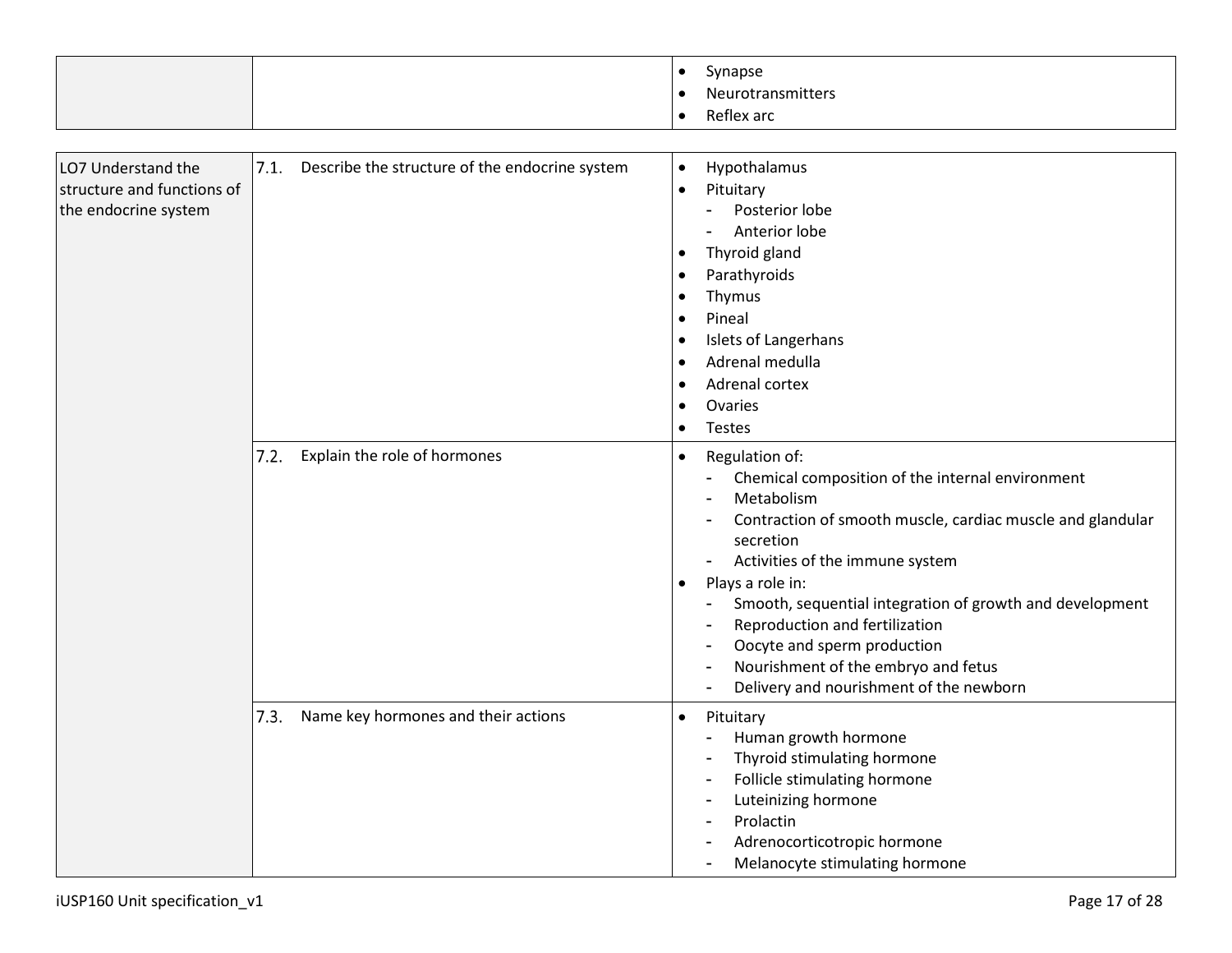| Oxytocin<br>$\blacksquare$                            |
|-------------------------------------------------------|
| Anti-diuretic hormone (vasopressin)<br>$\overline{a}$ |
| Pineal<br>$\bullet$                                   |
| Melatonin<br>$\sim$                                   |
| Thyroid<br>$\bullet$                                  |
| Thyroxine (T4)<br>$\blacksquare$                      |
| Triiodothyronine (T3)<br>$\blacksquare$               |
| Calcitonin<br>$\blacksquare$                          |
| Parathyroids<br>$\bullet$                             |
| Parathyroid hormone<br>$\blacksquare$                 |
| Thymus<br>$\bullet$                                   |
| Thymosin<br>$\blacksquare$                            |
| Islets of Langerhans<br>$\bullet$                     |
| Insulin<br>$\blacksquare$                             |
| Glucagon<br>$\blacksquare$                            |
| Somatostatin<br>$\blacksquare$                        |
| Pancreatic polypeptide<br>$\overline{\phantom{a}}$    |
| Adrenals<br>$\bullet$                                 |
| Aldosterone<br>$\blacksquare$                         |
| Cortisol<br>$\overline{\phantom{0}}$                  |
| Androgens<br>$\overline{\phantom{a}}$                 |
| Epinephrine<br>$\overline{\phantom{a}}$               |
| Norepinephrine<br>$\blacksquare$                      |
| Ovaries<br>$\bullet$                                  |
| Oestrogens<br>$\blacksquare$                          |
| Progesterone                                          |
| Relaxin<br>$\blacksquare$                             |
| Inhibin<br>$\blacksquare$                             |
| Testes<br>$\bullet$                                   |
| Testosterone<br>۰                                     |
| Inhibin                                               |
|                                                       |

| LO8 Understand the         | $\parallel$ 8.1. | Describe the structure of the cardiovascular system | Heart                                      |
|----------------------------|------------------|-----------------------------------------------------|--------------------------------------------|
| structure and functions of |                  |                                                     | Size and location<br>$\sim$                |
| the cardiovascular system  |                  |                                                     | Upper chambers<br>$\blacksquare$           |
|                            |                  |                                                     | Left atrium                                |
|                            |                  |                                                     | Right atrium                               |
|                            |                  |                                                     | Lower chambers<br>$\overline{\phantom{a}}$ |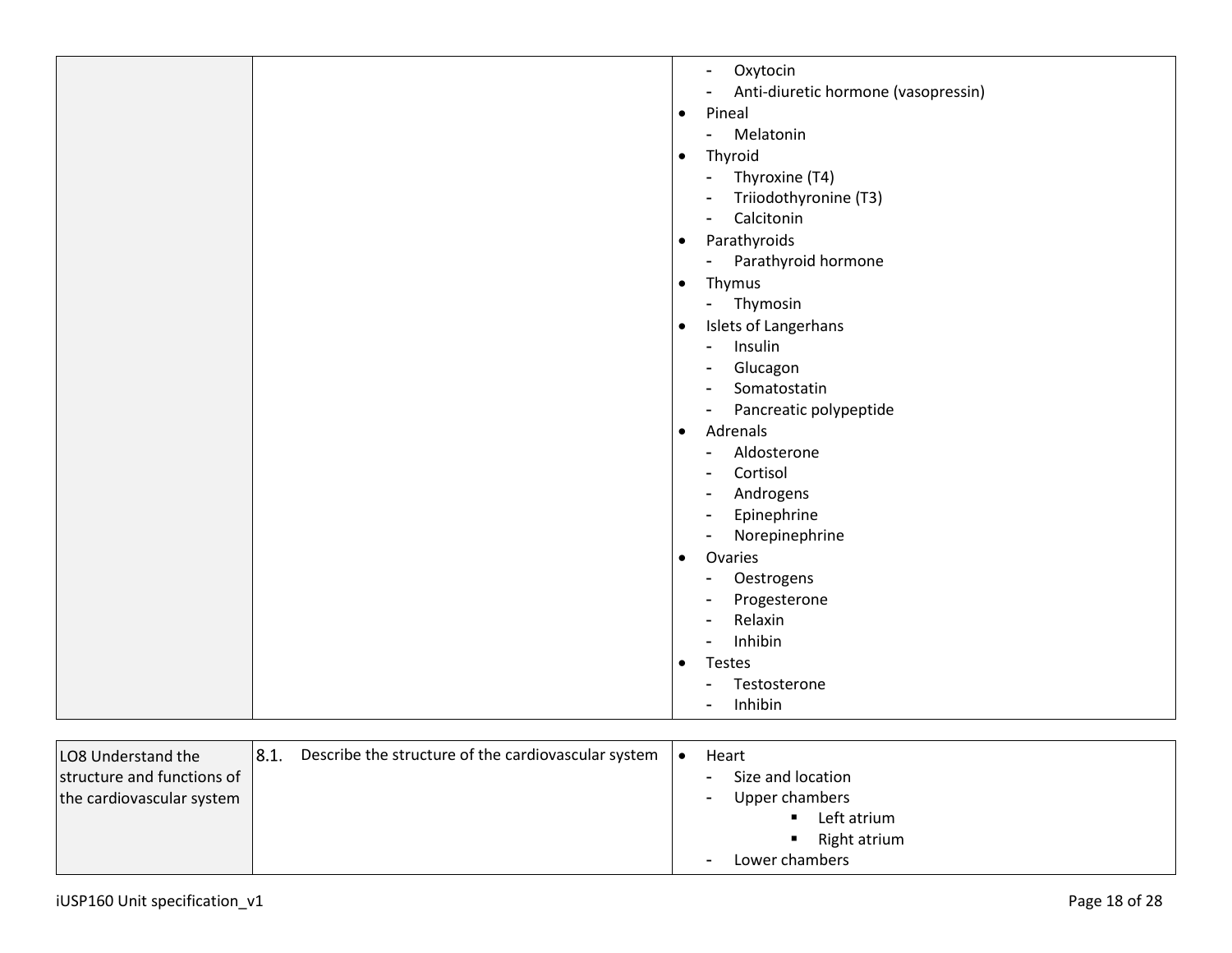|                               | Left ventricle<br>٠                               |
|-------------------------------|---------------------------------------------------|
|                               | Right ventricle<br>п                              |
|                               | Atrioventricular valves                           |
|                               | Mitral (bicuspid)<br>٠                            |
|                               | Tricuspid<br>٠                                    |
|                               | Semilunar valves                                  |
|                               | Aortic<br>$\blacksquare$                          |
|                               | Pulmonary<br>٠                                    |
|                               | Septum                                            |
|                               | Heart wall (endocardium, myocardium, pericardium) |
|                               | Coronary circulation                              |
|                               | Conduction system                                 |
|                               | Papillary muscles                                 |
|                               | Chordae tendineae                                 |
|                               | Blood<br>$\bullet$                                |
|                               | Plasma<br>$\blacksquare$                          |
|                               | Formed elements                                   |
|                               | Red cells                                         |
|                               | White cells                                       |
|                               | Platelets<br><b>Blood vessels</b>                 |
|                               | $\bullet$                                         |
|                               | Arteries<br>$\blacksquare$<br>Aorta<br>п          |
|                               | Elastic (conducting) arteries<br>٠                |
|                               | Brachiocephalic<br>$\bullet$                      |
|                               | Common carotid<br>$\bullet$                       |
|                               | Subclavian<br>$\bullet$                           |
|                               | Vertebral                                         |
|                               | Pulmonary<br>$\bullet$                            |
|                               | Common iliac<br>$\bullet$                         |
|                               | Muscular (distributing) arteries<br>п             |
|                               | Axillary<br>$\bullet$                             |
|                               |                                                   |
|                               | <b>Brachial</b><br>Radial<br>$\bullet$            |
|                               | Intercostal                                       |
|                               | $\bullet$<br>Femoral                              |
|                               | $\bullet$                                         |
|                               | Popliteal                                         |
|                               | Tibial<br>$\bullet$                               |
| iUSP160 Unit specification_v1 | Page 19 of 28                                     |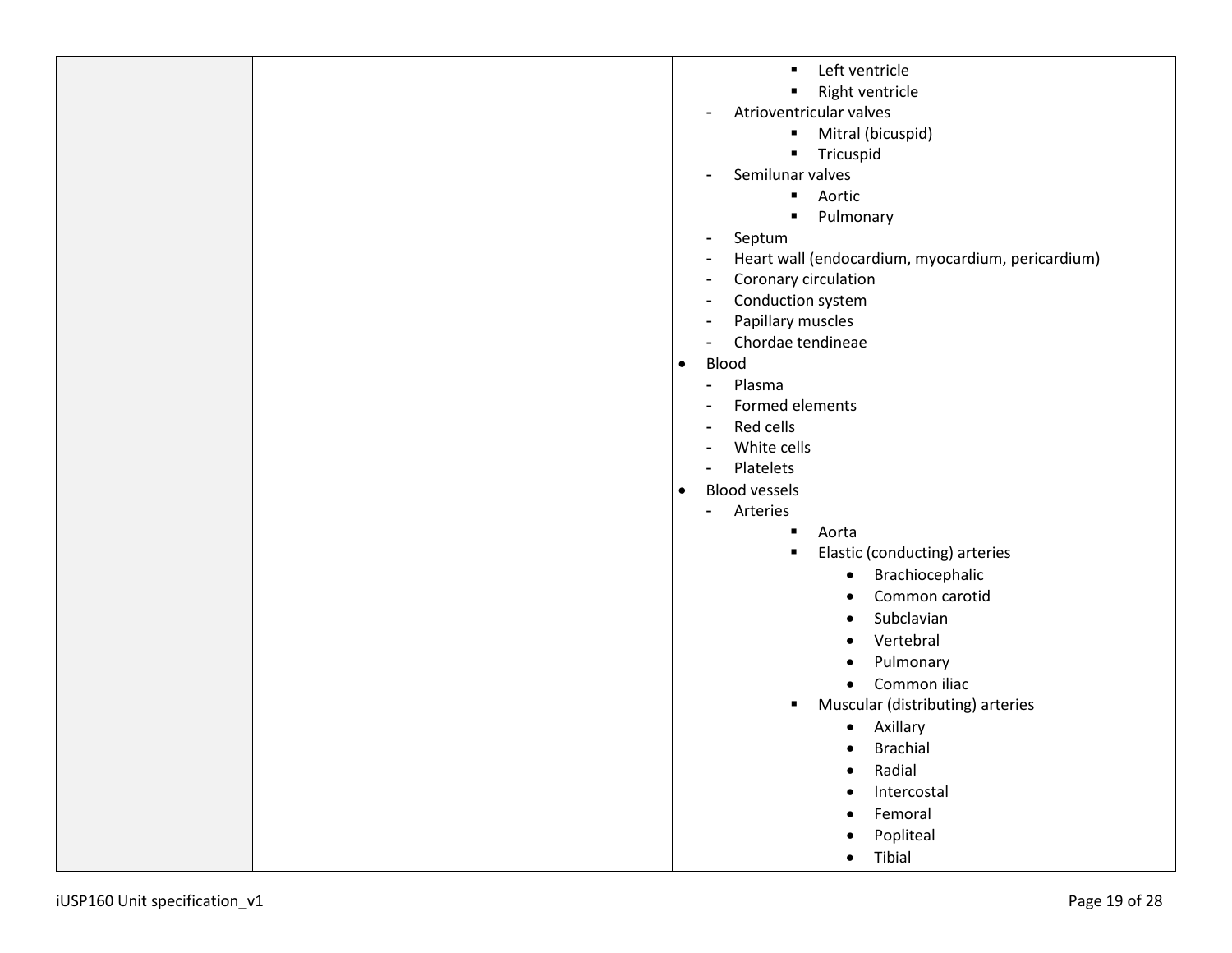|      |                                                             | Arterioles<br>$\blacksquare$<br>Capillaries<br>Venules<br>Veins<br>$\blacksquare$<br>Inferior vena cava<br>$\bullet$<br>Superior vena cava<br>Venous sinuses                                                                                                                                                                                                                                                                                                 |
|------|-------------------------------------------------------------|--------------------------------------------------------------------------------------------------------------------------------------------------------------------------------------------------------------------------------------------------------------------------------------------------------------------------------------------------------------------------------------------------------------------------------------------------------------|
| 8.2. | Describe the functions of the cardiovascular system         | Transportation of:<br>$\bullet$<br>Oxygen<br>$\blacksquare$<br><b>Nutrients</b><br>Carbon dioxide<br>$\overline{\phantom{a}}$<br>Waste products<br>Hormones<br>$\blacksquare$<br>Heat<br>Regulation of:<br>$\bullet$<br>pH<br>Body temperature<br>Water content of cells<br>Protection against:<br>$\bullet$<br>Blood loss (clotting)<br>٠<br>Foreign microbes and toxins<br>۰                                                                               |
| 8.3. | Describe the flow of blood around the circulatory<br>system | Divisions of circulation:<br>$\bullet$<br>Pulmonary<br>$\blacksquare$<br>Systemic<br>$\blacksquare$<br>Hepatic portal<br>$\bullet$<br>Coronary<br>$\bullet$<br>Oxygenated blood<br>$\bullet$<br>Deoxygenated blood<br>$\bullet$<br>Arteries<br>$\bullet$<br>Capillaries<br>$\bullet$<br>Veins<br>٠<br>Venous sinuses<br>Pumping mechanisms for venous system:<br>$\bullet$<br>Skeletal muscle pump<br>۰<br>Respiratory pump<br>$\blacksquare$<br>Valves<br>۰ |
| 8.4. | Describe the composition of blood                           | Plasma<br>$\bullet$                                                                                                                                                                                                                                                                                                                                                                                                                                          |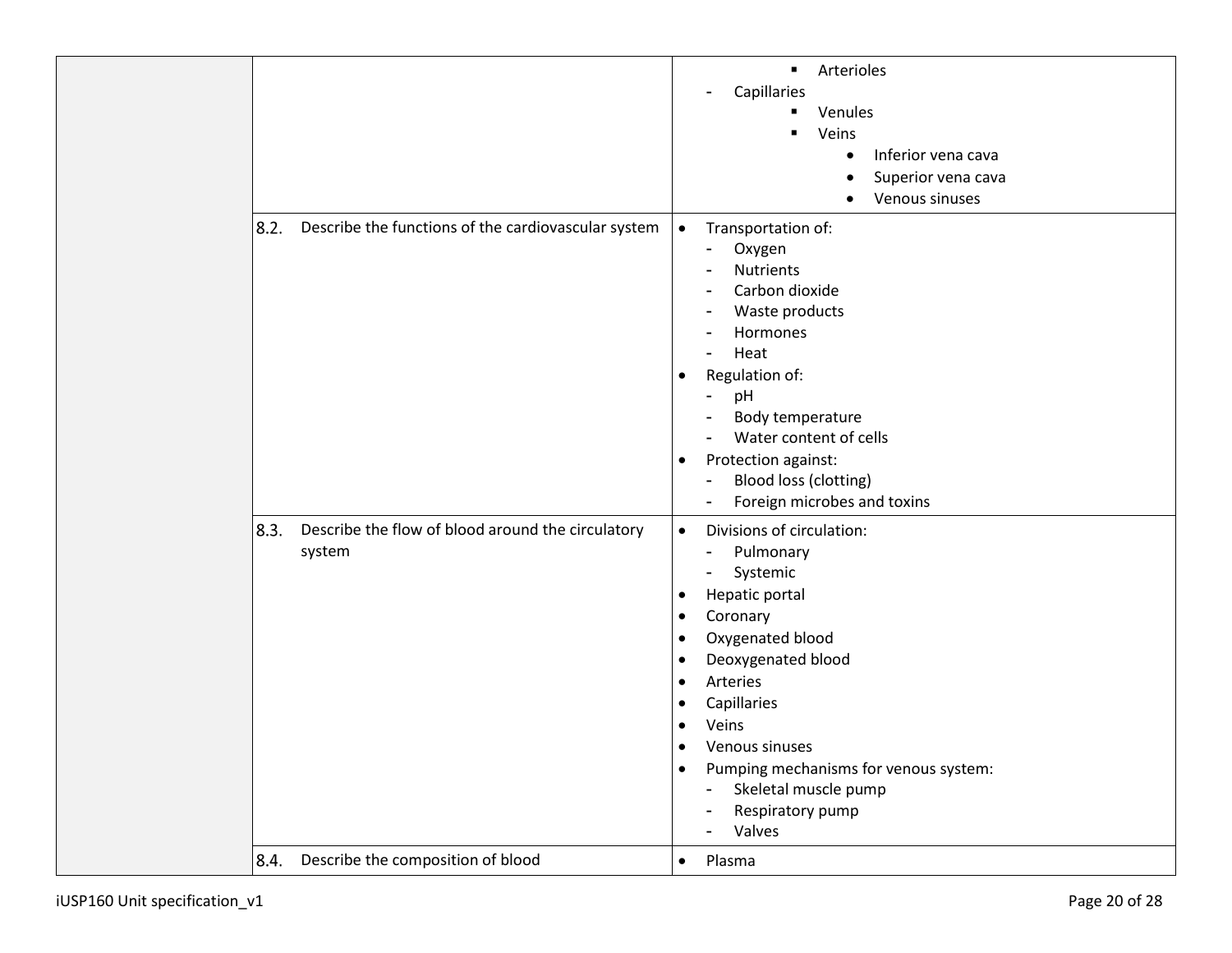|                                                         | <b>Water 91.5%</b><br>۰<br>Plasma proteins 7%<br>$\blacksquare$<br>Albumins<br>Globins<br>Fibrinogen<br>$\blacksquare$<br>Other proteins<br>٠<br><b>Formed elements</b><br>$\bullet$<br>Red cells (erythrocytes)<br>$\blacksquare$<br>White cells (leucocytes)<br>Platelets (thrombocytes)<br>$\blacksquare$<br>Solutes<br>$\bullet$<br>1.5%: Inorganic ions; nutrients; waste; gases; hormones<br>$\blacksquare$ |
|---------------------------------------------------------|-------------------------------------------------------------------------------------------------------------------------------------------------------------------------------------------------------------------------------------------------------------------------------------------------------------------------------------------------------------------------------------------------------------------|
| 8.5.<br>Describe blood pressure                         | Define blood pressure<br>$\bullet$<br>Cardiac output<br>$\bullet$<br><b>Diastole</b><br>$\bullet$<br>Systole<br>$\bullet$<br>Stroke volume<br>$\bullet$<br>Pulse and pulse rate<br>$\bullet$<br>Measurement of blood pressure<br>$\bullet$<br>Auto regulation of blood pressure<br>$\bullet$                                                                                                                      |
| 8.6.<br>Describe factors that may affect blood pressure | Exercise<br>$\bullet$<br>Obesity<br>$\bullet$<br>Diet<br>$\bullet$<br>Sodium intake<br>$\bullet$<br>Alcohol<br>$\bullet$<br><b>Stress</b><br>$\bullet$<br>Smoking<br>$\bullet$<br>Caffeine<br>$\bullet$                                                                                                                                                                                                           |

| LO9 Understand the         | 9.1. | Describe the structure of the respiratory system | $\bullet$ | Nose               |
|----------------------------|------|--------------------------------------------------|-----------|--------------------|
| structure and functions of |      |                                                  |           | Nasal cavity       |
| the respiratory system     |      |                                                  |           | Larynx             |
|                            |      |                                                  |           | Pharynx            |
|                            |      |                                                  |           | Trachea            |
|                            |      |                                                  |           | Bronchi            |
|                            |      |                                                  |           | <b>Bronchioles</b> |
|                            |      |                                                  |           | Alveoli            |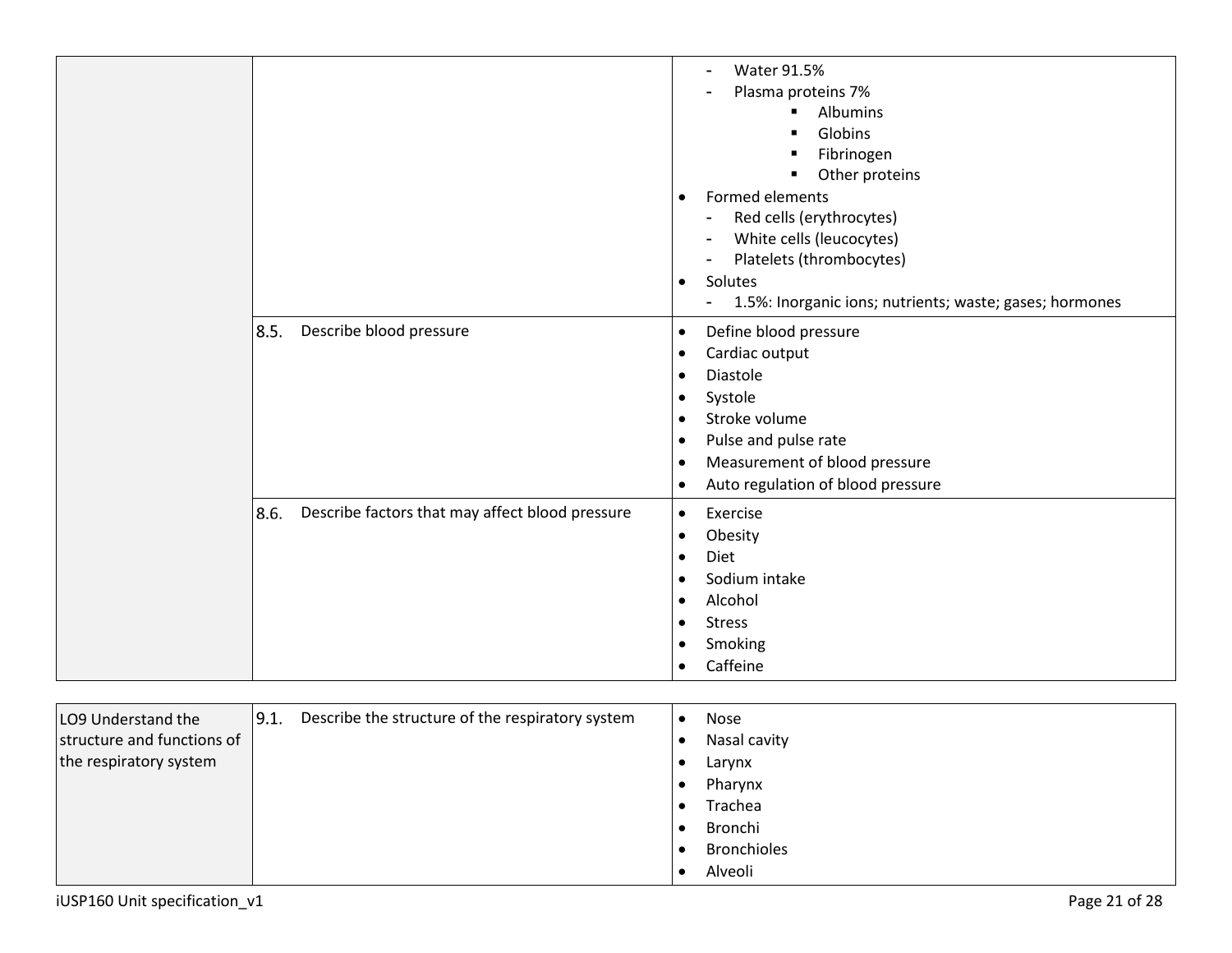|                                                                                                           | Lungs<br>$\bullet$<br>Pleura (visceral, parietal, pleural cavity)<br>$\bullet$                                                                                                                                                                                                                                     |
|-----------------------------------------------------------------------------------------------------------|--------------------------------------------------------------------------------------------------------------------------------------------------------------------------------------------------------------------------------------------------------------------------------------------------------------------|
| 9.2.<br>Describe the functions of the respiratory system                                                  | Supply oxygen to blood and tissues<br>$\bullet$<br>Eliminate carbon dioxide<br>$\bullet$                                                                                                                                                                                                                           |
| Identify the main muscles involved in breathing<br>9.3.                                                   | Muscles of inspiration<br>$\bullet$<br>Primary<br>Diaphragm<br><b>External intercostals</b><br>Accessory<br>Sternocleidomastoid<br><b>Scalenes</b><br>Pectoralis minor<br>Muscles of expiration<br>٠<br>Internal intercostals<br>Rectus abdominis<br>External oblique<br>Internal oblique<br>Transversus abdominis |
| Describe the passage of air through the cardio-<br>9.4.<br>respiratory systems including gaseous exchange | Pulmonary ventilation<br>$\bullet$<br>Inspiration and expiration<br>Diaphragm and intercostals<br>External (pulmonary) respiration<br>$\bullet$<br>Gaseous exchange within lungs<br>Internal (tissue) respiration<br>$\bullet$<br>Gaseous exchange within tissues                                                  |

| LO10 Understand the<br>structure and functions of<br>the lymphatic system | 10.1. Outline the structure of the lymphatic system | Primary lymphatic organs<br>Red bone marrow<br>Thymus gland |
|---------------------------------------------------------------------------|-----------------------------------------------------|-------------------------------------------------------------|
|                                                                           |                                                     | Secondary lymphatic organs                                  |
|                                                                           |                                                     | Lymph nodes                                                 |
|                                                                           |                                                     | Spleen                                                      |
|                                                                           |                                                     | Lymphatic nodules - Mucosa associated lymphoid tissue       |
|                                                                           |                                                     | (MALT)                                                      |
|                                                                           |                                                     | Lymphatic vessels                                           |
|                                                                           |                                                     | Lymphatic capillaries                                       |
|                                                                           |                                                     | Afferent lymphatic vessels                                  |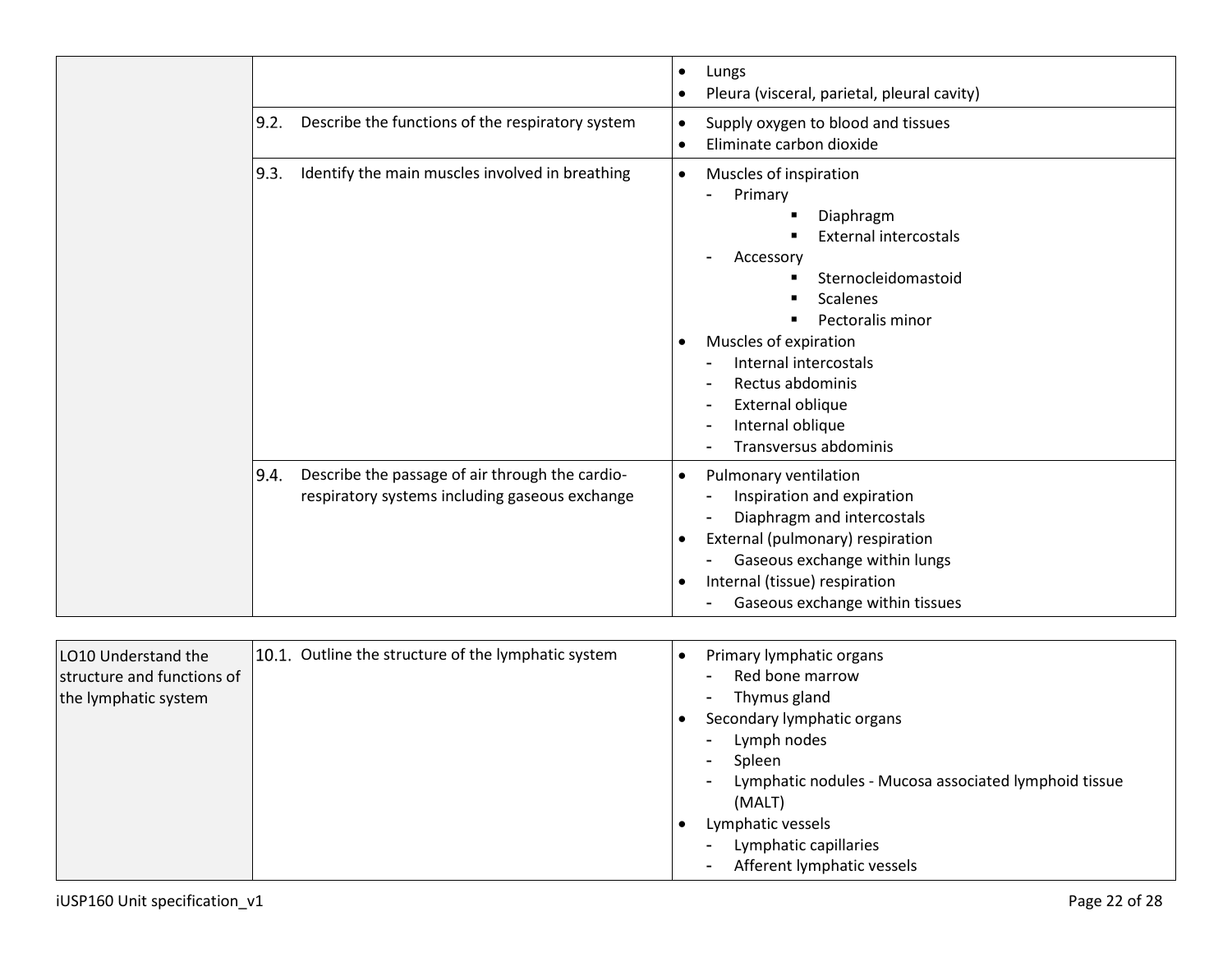|                                                      | Efferent lymphatic vessels<br>۰<br>Lymphatic trunks<br>۰<br>Lymphatic ducts                                                                                                                                                                                                                                              |
|------------------------------------------------------|--------------------------------------------------------------------------------------------------------------------------------------------------------------------------------------------------------------------------------------------------------------------------------------------------------------------------|
| 10.2. Describe the functions of the lymphatic system | Drains interstitial fluid<br>$\bullet$<br>Transports dietary lipids<br>$\bullet$<br>Immune responses<br>$\bullet$                                                                                                                                                                                                        |
| 10.3. Describe the structure of a lymph node         | Capsule<br>$\bullet$<br>Trabeculae<br>$\bullet$<br>Hilus<br>٠<br>Cortex<br>Follicle<br>۰<br>Cortical sinus<br>Germinal centre<br>Reticular fibre<br>Medulla<br>$\bullet$<br>Medullary cord<br>Medullary sinus<br>۰<br>Reticular fibre<br>Ξ.                                                                              |
| 10.4. Explain the functions of a lymph node          | Filtering<br>$\bullet$<br>Phagocytosis<br>$\bullet$                                                                                                                                                                                                                                                                      |
| 10.5. State the location of the major lymph nodes    | Occipital<br>$\bullet$<br>Auricular<br>$\bullet$<br>Parotid<br>٠<br><b>Buccal</b><br>$\bullet$<br>Superficial and deep cervical<br>$\bullet$<br>Submandibular<br>$\bullet$<br>Axillary<br>$\bullet$<br>Supratrochlear<br>$\bullet$<br>Thoracic<br>$\bullet$<br>Abdominal<br>٠<br>Inguinal<br>٠<br>Popliteal<br>$\bullet$ |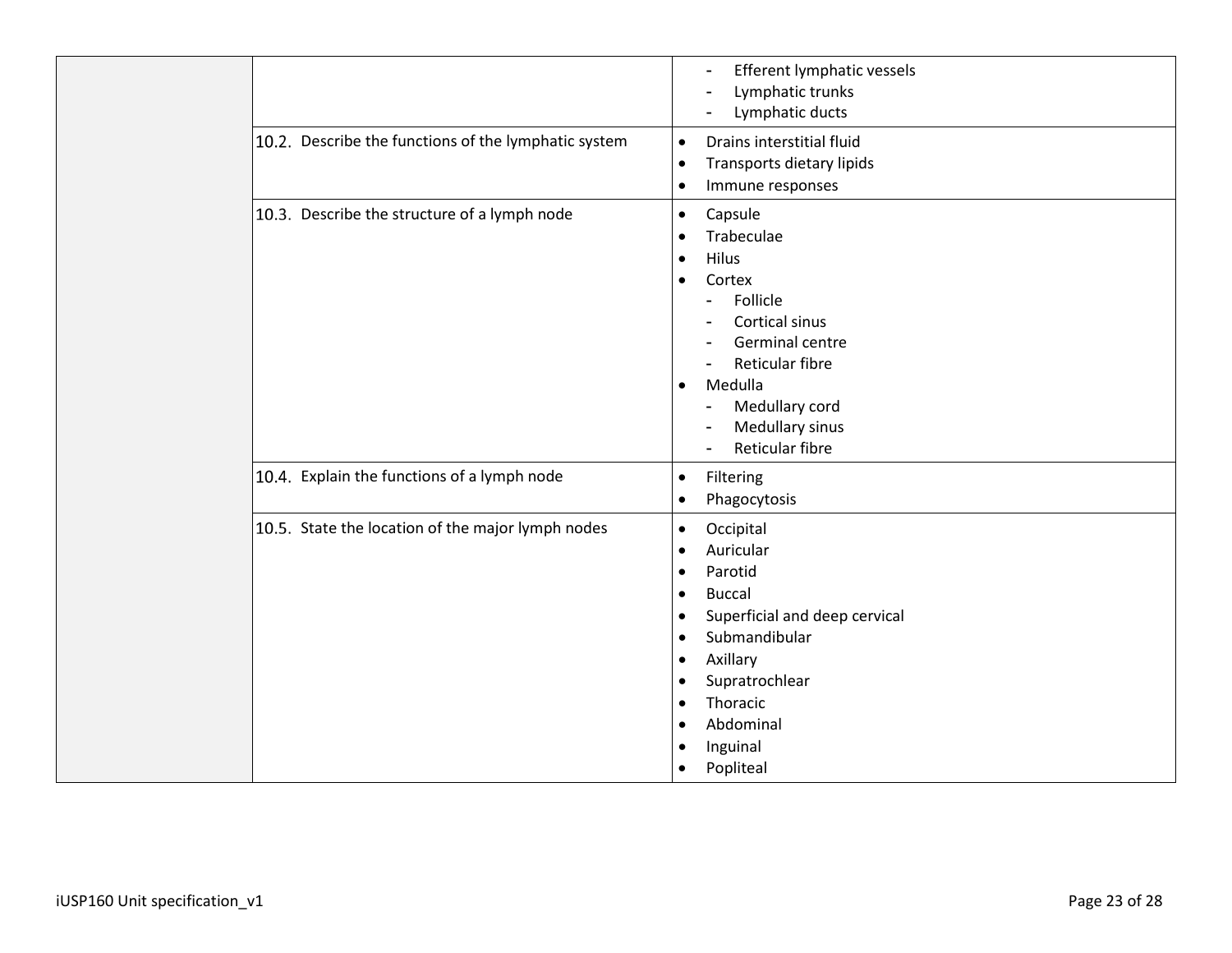| LO11 Know the structure<br>and functions of the<br>digestive system | 11.1. Outline the structure of the digestive system | Gastrointestinal tract<br>$\bullet$<br>Mouth<br>Pharynx<br>Oesophagus<br>Stomach<br>Small intestine<br>Large intestine<br>Rectum<br>Anus<br>$\blacksquare$<br>Accessory structures<br>$\bullet$<br>Teeth<br>$\blacksquare$<br>Tongue<br>Salivary glands<br>Liver<br>Gall bladder<br>Pancreas                                                                                                                                                                                                                                                                                                                                                                                                                                                                                                                                                                                                                   |
|---------------------------------------------------------------------|-----------------------------------------------------|----------------------------------------------------------------------------------------------------------------------------------------------------------------------------------------------------------------------------------------------------------------------------------------------------------------------------------------------------------------------------------------------------------------------------------------------------------------------------------------------------------------------------------------------------------------------------------------------------------------------------------------------------------------------------------------------------------------------------------------------------------------------------------------------------------------------------------------------------------------------------------------------------------------|
|                                                                     | 11.2. Outline the functions of the digestive system | Processes<br>$\bullet$<br>Ingestion<br>$\overline{a}$<br>Secretion<br>Mixing and propulsion<br>$\overline{a}$<br>Digestion<br>$\overline{a}$<br>Absorption<br>Defecation<br>Explain the process by which food stuffs are broken down as they<br>$\bullet$<br>pass through the alimentary canal during the digestive process<br>Action of rennin, hydrochloric acid and pepsin in the stomach<br>Action of pancreatic juice, i.e. trypsin and trypsinogen, lipase,<br>$\overline{a}$<br>amylase on peptones, fats and polysaccharides<br>Action of bile on fat<br>$\blacksquare$<br>Action of intestinal juice - maltase, sucrase, lactase on<br>$\overline{a}$<br>disaccharides<br>Carbohydrate digestion and absorption<br>$\bullet$<br>Mouth<br>Salivary amylase<br>٠<br>Polysaccharides into disaccharides<br>Small intestine<br>Pancreatic amylase<br>٠<br>Polysaccharides into disaccharides<br>$\bullet$ |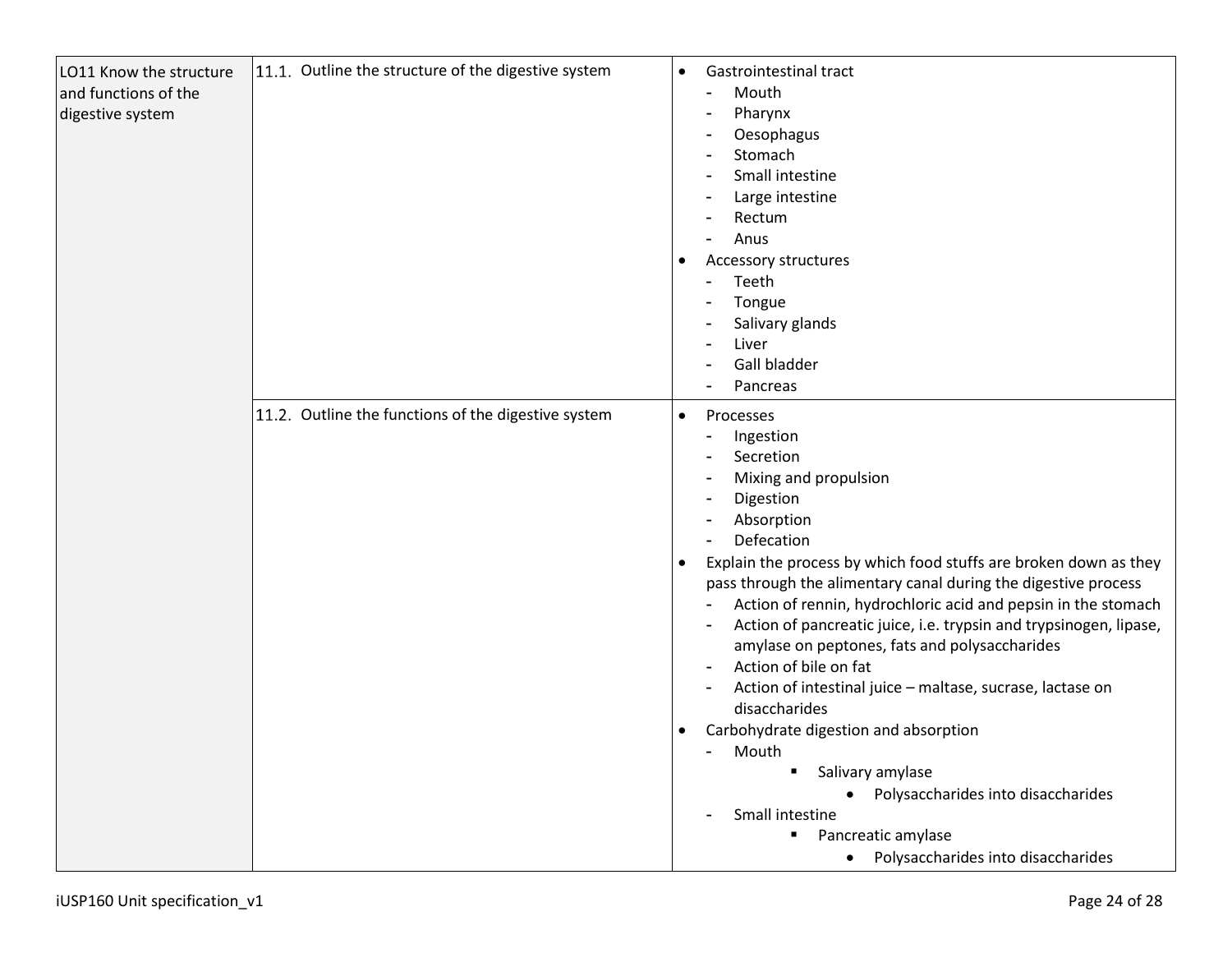|                               | Disaccharides to monosaccharides                                              |
|-------------------------------|-------------------------------------------------------------------------------|
|                               | Absorbed into blood capillaries of villi                                      |
|                               | Protein digestion and absorption<br>$\bullet$                                 |
|                               | Stomach<br>۰                                                                  |
|                               | Pepsinogen into pepsin<br>٠                                                   |
|                               | Proteins into polypeptides                                                    |
|                               | Small intestine<br>-                                                          |
|                               | Chymotrypsin and trypsin                                                      |
|                               | Polypeptides into tripeptides and<br>$\bullet$                                |
|                               | dipeptides                                                                    |
|                               | Peptidases                                                                    |
|                               | Tripeptides and dipeptides into amino<br>acids                                |
|                               | Absorbed into blood capillaries of villi<br>٠                                 |
|                               | Lipid digestion and absorption<br>$\bullet$                                   |
|                               | Small intestine<br>$\blacksquare$                                             |
|                               | Bile salts emulsify fats                                                      |
|                               | Pancreatic lipase<br>٠                                                        |
|                               | • Fats into fatty acids and glycerol                                          |
|                               | Lipases                                                                       |
|                               | • Fats into fatty acids and glycerol                                          |
|                               | Absorbed into the lacteals of villi<br>٠                                      |
|                               | Water absorption<br>$\bullet$                                                 |
|                               | Stomach<br>٠                                                                  |
|                               | Small amount absorbed<br>$\blacksquare$                                       |
|                               | Small intestine<br>-                                                          |
|                               | Majority absorbed<br>٠                                                        |
|                               | Large intestine<br>٠                                                          |
|                               | Remaining absorbed<br>$\blacksquare$                                          |
|                               | Explain the function and where in the digestive system you would<br>$\bullet$ |
|                               | find the following:                                                           |
|                               | Enzyme                                                                        |
|                               | Proteins                                                                      |
|                               | Peptones<br>$\blacksquare$                                                    |
|                               | Polypeptides                                                                  |
|                               | Amino acids<br>Carbohydrates                                                  |
|                               | $\blacksquare$<br><b>Disaccharides</b><br>$\blacksquare$                      |
|                               | Monosaccharides<br>$\overline{\phantom{0}}$                                   |
|                               |                                                                               |
| iUSP160 Unit specification_v1 | Page 25 of 28                                                                 |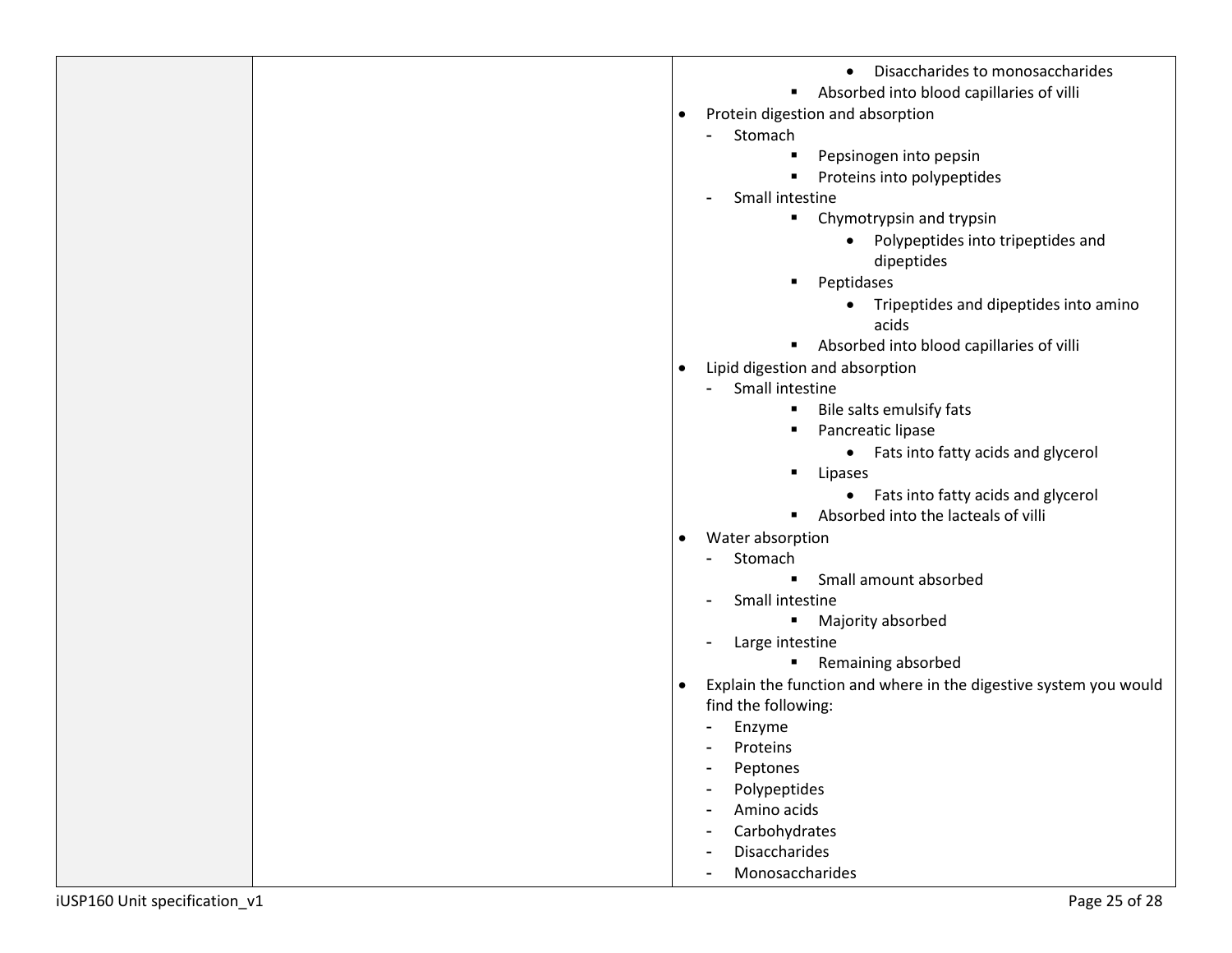|  |     | Fats        |
|--|-----|-------------|
|  | . . | Fatty acids |

| LO12 Know the structure<br>and functions of the<br>urinary system | 12.1. Outline the structure of the urinary system | Kidney (cortex and medulla)<br>$\bullet$<br>Renal pelvis<br>$\bullet$<br>Ureter<br>Bladder<br>Urethra<br>$\bullet$                                                                                                                                                                                                                                                                                                                                                                                                                                                                                                                                                                                                                                                                                                              |
|-------------------------------------------------------------------|---------------------------------------------------|---------------------------------------------------------------------------------------------------------------------------------------------------------------------------------------------------------------------------------------------------------------------------------------------------------------------------------------------------------------------------------------------------------------------------------------------------------------------------------------------------------------------------------------------------------------------------------------------------------------------------------------------------------------------------------------------------------------------------------------------------------------------------------------------------------------------------------|
|                                                                   | 12.2. Outline the functions of the urinary system | Kidneys<br>$\bullet$<br>Regulates blood volume composition and blood pressure<br>Stimulates production of red blood cells<br>Synthesis of vitamin D<br><b>Ureters</b><br>Transport of urine from kidney to bladder<br>Urinary bladder<br>Stores urine<br>Urethra<br>$\bullet$<br>Discharges urine from body<br><b>Glomerular filtration</b><br>Glomerulus and glomerular capillaries<br>Renal tubule<br>Tubular reabsorption<br>$\bullet$<br>Peritubular capillaries and vasa recta<br>Renal tubule<br>$\bullet$<br>Tubular secretion<br><b>Blood capillaries</b><br>Renal tubule<br>Explain the composition of urine<br>$\bullet$<br>2% urea<br>96% water<br>2% other substances, e.g., ammonia, sodium, potassium,<br>phosphates, chlorides, sulphates, and excess vitamins<br>Colour is formed from bilirubin (bile pigment) |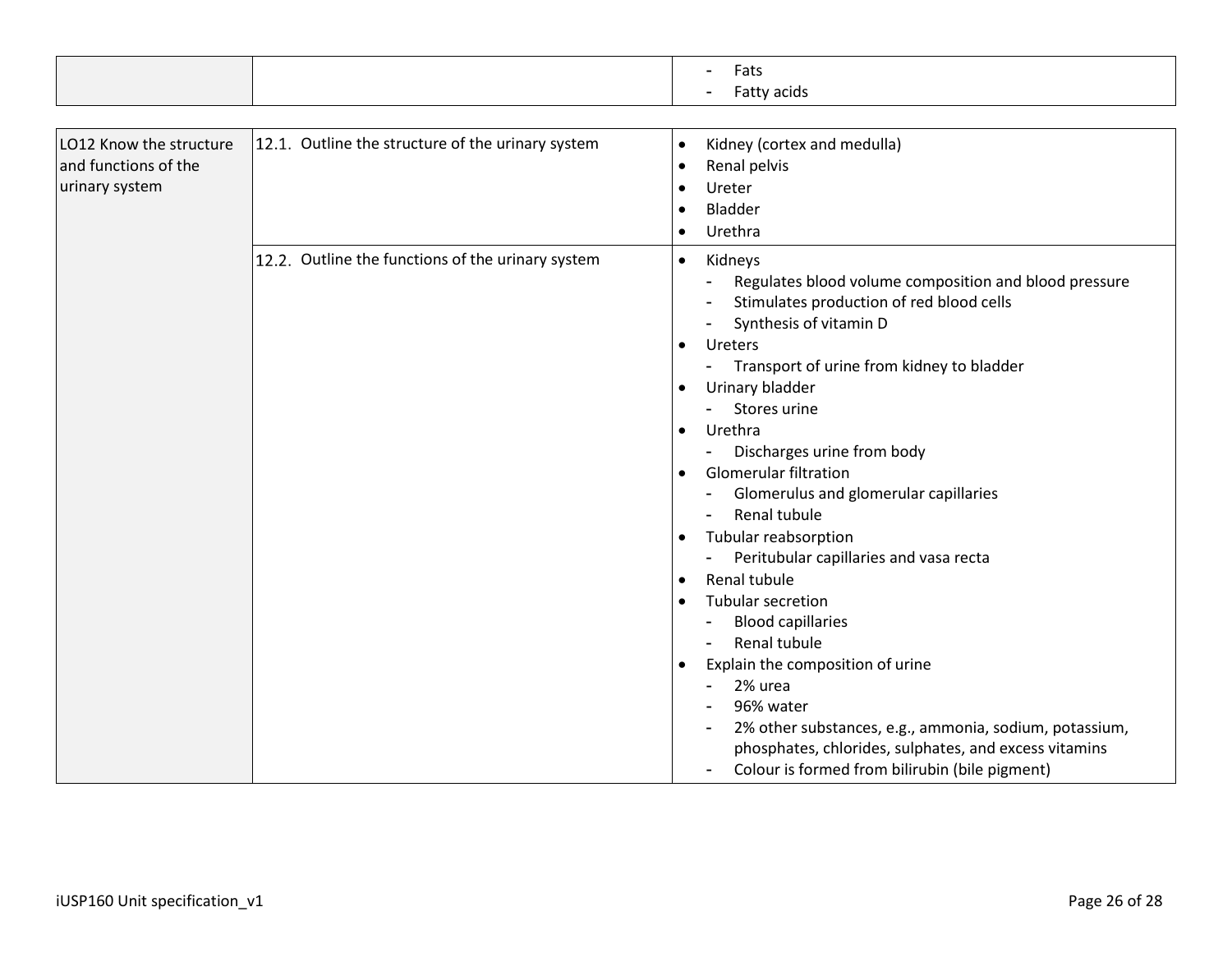| LO13 Understand the<br>effects of sports massage<br>on the body systems | 13.1. Explain the physical effects of sports massage                          | Stretches and releases myofascial tissues<br>Increases muscle flexibility and range of motion<br>Breaks down scar tissue<br>Reduces swelling                                          |
|-------------------------------------------------------------------------|-------------------------------------------------------------------------------|---------------------------------------------------------------------------------------------------------------------------------------------------------------------------------------|
|                                                                         | 13.2. Explain the physiological and neurological effects of<br>sports massage | Increases blood and lymph flow<br>Increases supply of oxygen and nutrients and removes waste<br>Stimulates nervous activity<br>Relieves pain<br>Golgi tendon organs<br>Stretch reflex |
|                                                                         | 13.3. Explain the psychological effects of sports massage                     | Relieves tension and anxiety<br>Supresses perception of pain<br>Stimulates physical activity                                                                                          |

| Assessment |  |
|------------|--|
| <b>MCQ</b> |  |

#### **Guide to taught content** The content contained within the unit specification is not prescriptive or exhaustive but is intended to provide helpful guidance to teachers and learners with the key areas that will be covered within the unit, and, relating to the kinds of evidence that should be provided for each assessment objective specific to the unit learning outcomes.